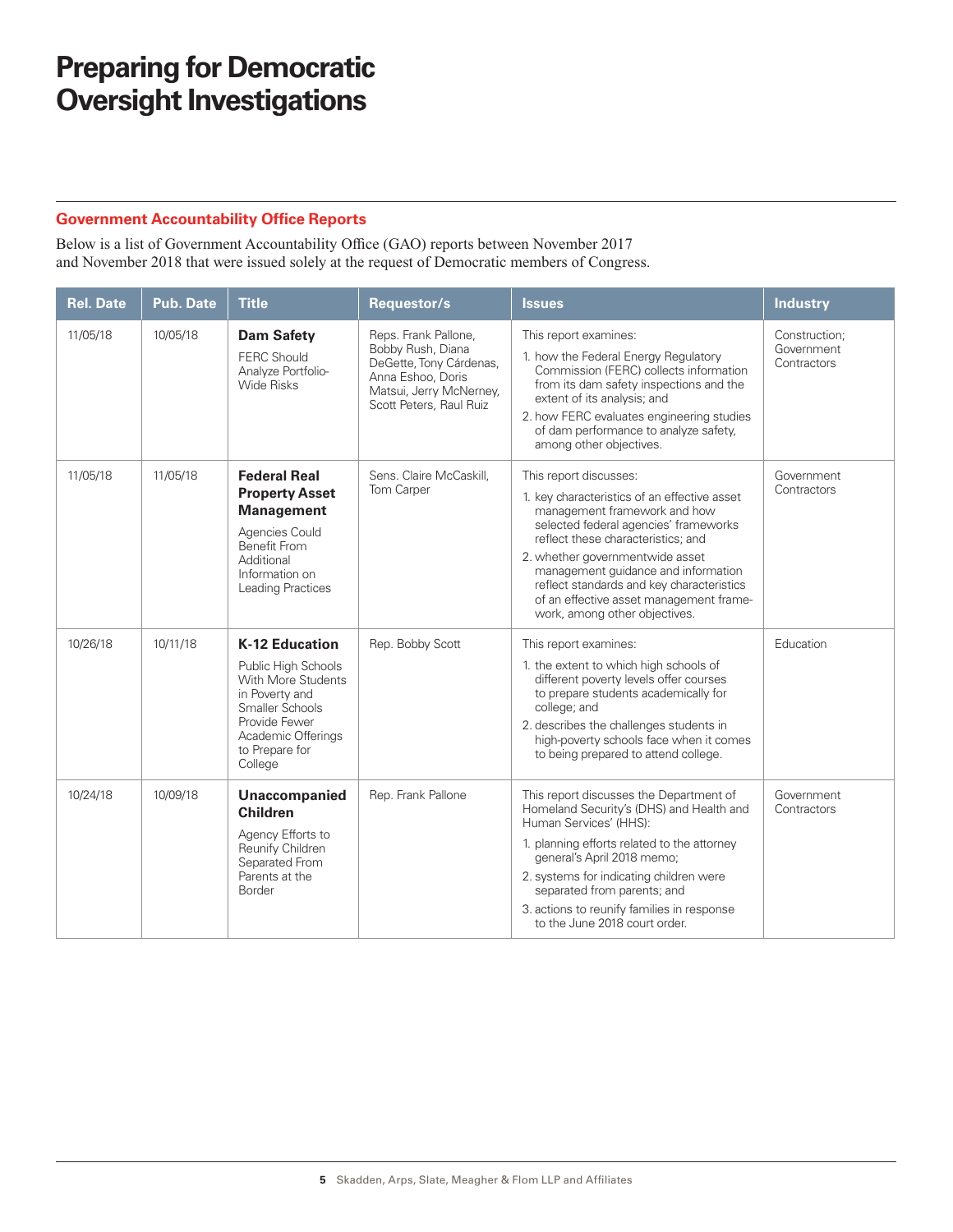| <b>Rel. Date</b> | <b>Pub. Date</b> | <b>Title</b>                                                                                                                                                                                  | Requestor/s                                                                                                                                                                                                                                                                                                                                            | <b>Issues</b>                                                                                                                                                                                                                                                                                                                                                                                                                                                                                                                                                                                                                           | <b>Industry</b>    |
|------------------|------------------|-----------------------------------------------------------------------------------------------------------------------------------------------------------------------------------------------|--------------------------------------------------------------------------------------------------------------------------------------------------------------------------------------------------------------------------------------------------------------------------------------------------------------------------------------------------------|-----------------------------------------------------------------------------------------------------------------------------------------------------------------------------------------------------------------------------------------------------------------------------------------------------------------------------------------------------------------------------------------------------------------------------------------------------------------------------------------------------------------------------------------------------------------------------------------------------------------------------------------|--------------------|
| 10/23/18         | 09/26/18         | <b>Opioid Crisis</b><br><b>Status of Public</b><br><b>Health Emergency</b><br>Authorities                                                                                                     | Sens. Patty Murray,<br>Tammy Baldwin,<br>Sherrod Brown, Richard<br>Blumenthal, Cory<br>Booker, Bob Casey,<br>Joe Donnelly, Tammy<br>Duckworth, Dianne Fein-<br>stein, Kirsten Gillibrand,<br>Maggie Hassan, Tim<br>Kaine, Ed Markey, Bill<br>Nelson, Brian Schatz,<br>Jeanne Shaheen,<br>Debbie Stabenow, Eliz-<br>abeth Warren, Sheldon<br>Whitehouse | This report reviews the decision to declare<br>a public health emergency for the opioid<br>crisis, and what actions have been taken<br>under the declaration. This report describes:<br>1. the factors HHS indicated as affecting<br>its decision to declare and renew the<br>public health emergency for the opioid<br>crisis; and<br>2. the public health emergency authorities<br>the federal government has used to<br>address the opioid crisis.                                                                                                                                                                                   | Pharmaceutical     |
| 10/15/18         | 09/13/18         | <b>Medicaid</b><br>Access to<br>Health Care for<br>Low-Income Adults<br>in States With and<br>Without Expanded<br>Eligibility                                                                 | Sen. Ron Wyden                                                                                                                                                                                                                                                                                                                                         | This report describes 2016 national survey<br>estimates of:<br>1. the number and demographic character-<br>istics for low-income adults who were<br>uninsured in expansion and nonexpan-<br>sion states;<br>2. unmet medical needs for low-income<br>adults in expansion and nonexpansion<br>states and by insurance status;<br>3. barriers to health care for low-income<br>adults in expansion and nonexpansion<br>states and by insurance status; and<br>4. having a usual place of care and<br>receiving selected health care services<br>for low-income adults in expansion and<br>nonexpansion states and by insurance<br>status. | <b>Health Care</b> |
| 10/10/18         | 09/06/18         | <b>Vocational</b><br><b>Rehabilitation</b><br><b>Additional Federal</b><br>Information Could<br><b>Help States Serve</b><br>Employers and Find<br>Jobs for People<br><b>With Disabilities</b> | Sen. Patty Murray                                                                                                                                                                                                                                                                                                                                      | This report examines:<br>1. the steps vocational rehabilitation<br>(VR) agencies have taken under the<br>Workforce Innovation and Opportunity<br>Act (WIOA) to work with employers and<br>place individuals in mainstream employ-<br>ment, and the extent to which the<br>Department of Education has addressed<br>any challenges;<br>2. how VR agencies have coordinated with<br>other workforce programs and the extent<br>federal agencies have addressed any<br>challenges; and<br>3. how federal agencies have measured<br>state VR agencies' efforts to serve<br>employers.                                                       | Education          |
| 10/09/18         | 09/06/18         | <b>Students With</b><br><b>Disabilities</b><br>Additional<br>Information from<br><b>Education Could</b><br>Help States Provide<br>Pre-Employment<br><b>Transition Services</b>                | Sen. Patty Murray                                                                                                                                                                                                                                                                                                                                      | This report examines:<br>1. steps states reported taking to<br>implement pre-employment transition<br>services; and<br>2. implementation challenges states<br>reported and how Education has<br>addressed them.                                                                                                                                                                                                                                                                                                                                                                                                                         | Education          |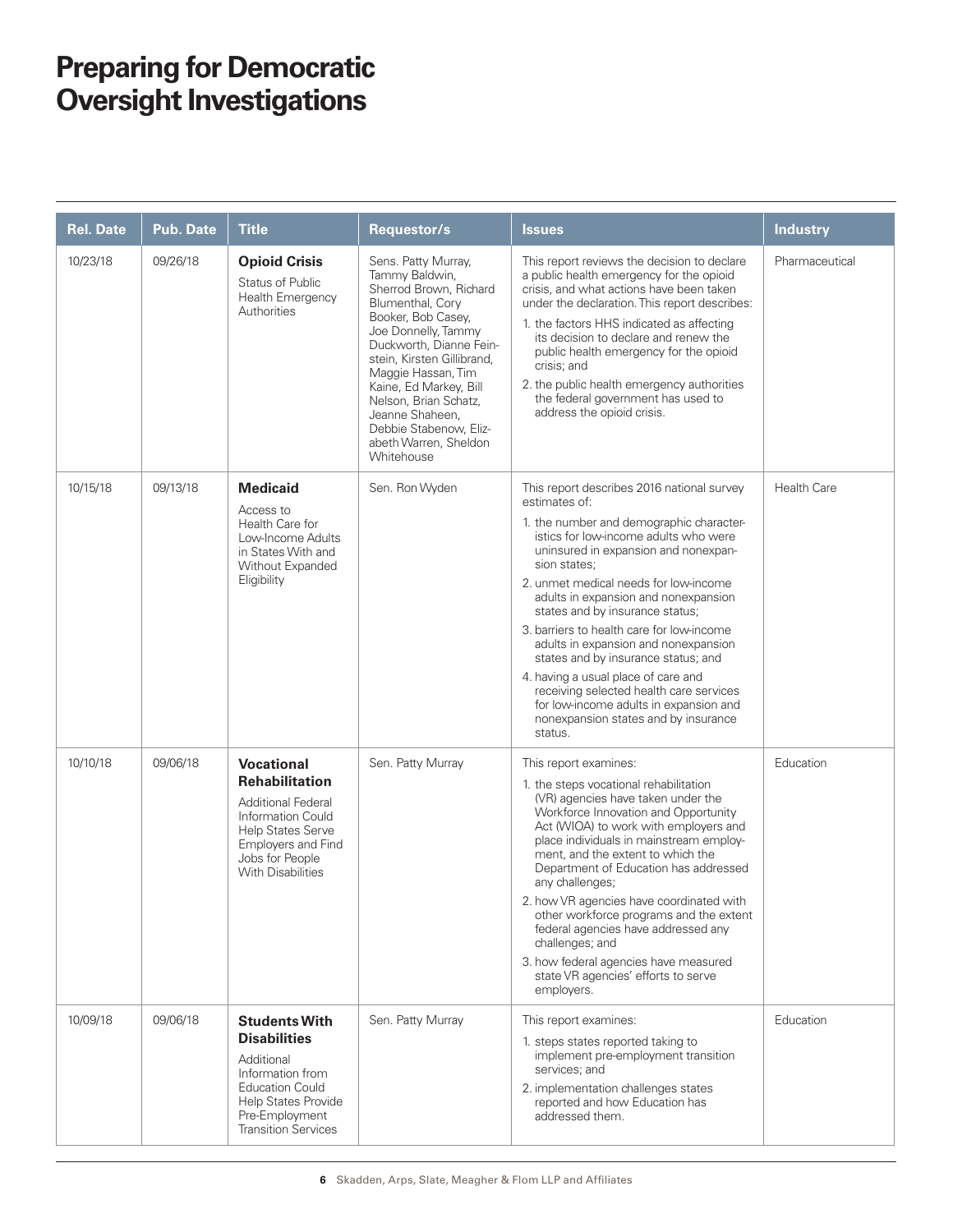| <b>Rel. Date</b> | <b>Pub. Date</b> | <b>Title</b>                                                                                                                                                                        | Requestor/s                               | <b>Issues</b>                                                                                                                                                                                                                                                                                                                                                                                   | <b>Industry</b>           |
|------------------|------------------|-------------------------------------------------------------------------------------------------------------------------------------------------------------------------------------|-------------------------------------------|-------------------------------------------------------------------------------------------------------------------------------------------------------------------------------------------------------------------------------------------------------------------------------------------------------------------------------------------------------------------------------------------------|---------------------------|
| 10/01/18         | 09/21/18         | <b>Advanced Fossil</b><br><b>Energy</b><br>Information on DOE-<br>Provided Funding<br>for Research and<br>Development<br>Projects Started<br>From Fiscal Years<br>2010 Through 2017 | Sen, Joe Manchin                          | This report describes the Department of<br>Energy's (DOE) funding for advanced fossil<br>energy research and development (R&D)<br>projects started from fiscal years 2010<br>through 2017 and the types of projects and<br>recipients that received funding, among<br>other objectives. For purposes of this<br>report, GAO used the term "funding" to<br>mean obligations.                     | Oil and Gas               |
| 10/01/18         | 08/31/18         | <b>Medicaid</b><br>Home- and<br><b>Community-</b><br><b>Based Services</b><br><b>Selected States'</b><br>Program Structures<br>and Challenges<br>Providing Services                 | Sen. Ron Wyden                            | For selected states, this report describes:<br>1. decisions that influenced the structure of<br>Medicaid home- and community-based<br>services (HCBS) programs; and<br>2. challenges providing HCBS to Medicaid<br>beneficiaries and efforts to respond to<br>these challenges.                                                                                                                 | <b>Health Care</b>        |
| 10/01/18         | 08/31/18         | <b>Postal Retiree</b><br><b>Health Benefits</b><br>Unsustainable<br>Finances Need to<br><b>Be Addressed</b>                                                                         | Sen. Claire McCaskill                     | This report examines:<br>1. the financial outlook for the Postal<br>Service Retiree Health Benefits Fund;<br>and<br>2. policy approaches for postal retiree<br>health benefits, among other topics.                                                                                                                                                                                             | <b>Health Care</b>        |
| 09/28/18         | 08/29/18         | <b>Rural Hospital</b><br><b>Closures</b><br>Number and<br>Characteristics of<br><b>Affected Hospitals</b><br>and Contributing<br>Factors                                            | Sen. Claire McCaskill;<br>Rep. Tim Walz   | This report describes:<br>1. how HHS supports and monitors rural<br>hospitals' financial viability and rural resi-<br>dents' access to hospital services; and<br>2. the number and characteristics of rural<br>hospitals that have closed in recent years<br>and what is known about the factors that<br>have contributed to those closures.                                                    | <b>Health Care</b>        |
| 09/28/18         | 09/28/18         | <b>U.S. Postal</b><br><b>Service</b><br>Enhancing<br>Procedures Could<br>Improve Product<br>Scanning                                                                                | Sens. Claire McCaskill,<br>Heidi Heitkamp | This report:<br>1. describes the U.S. Postal Service's<br>(USPS) scanning performance; and<br>2. examines how USPS ensures accurate<br>scanning.                                                                                                                                                                                                                                                | Government<br>Contractors |
| 09/28/18         | 09/28/18         | <b>Veterans Choice</b><br>Program<br>Further<br>Improvements<br>Needed to Help<br><b>Ensure Timely</b><br>Payments to<br>Community<br>Providers                                     | Sen. Jon Tester                           | This report examines, among other things:<br>1. the length of time third-party administra-<br>tors (TPAs) have taken to pay community<br>providers' claims and factors affecting<br>timeliness of payments; and<br>2. actions taken by the Department of<br>Veterans Affairs and the TPAs to reduce<br>the length of time TPAs take to pay<br>community providers for Choice Program<br>claims. | Government<br>Contractors |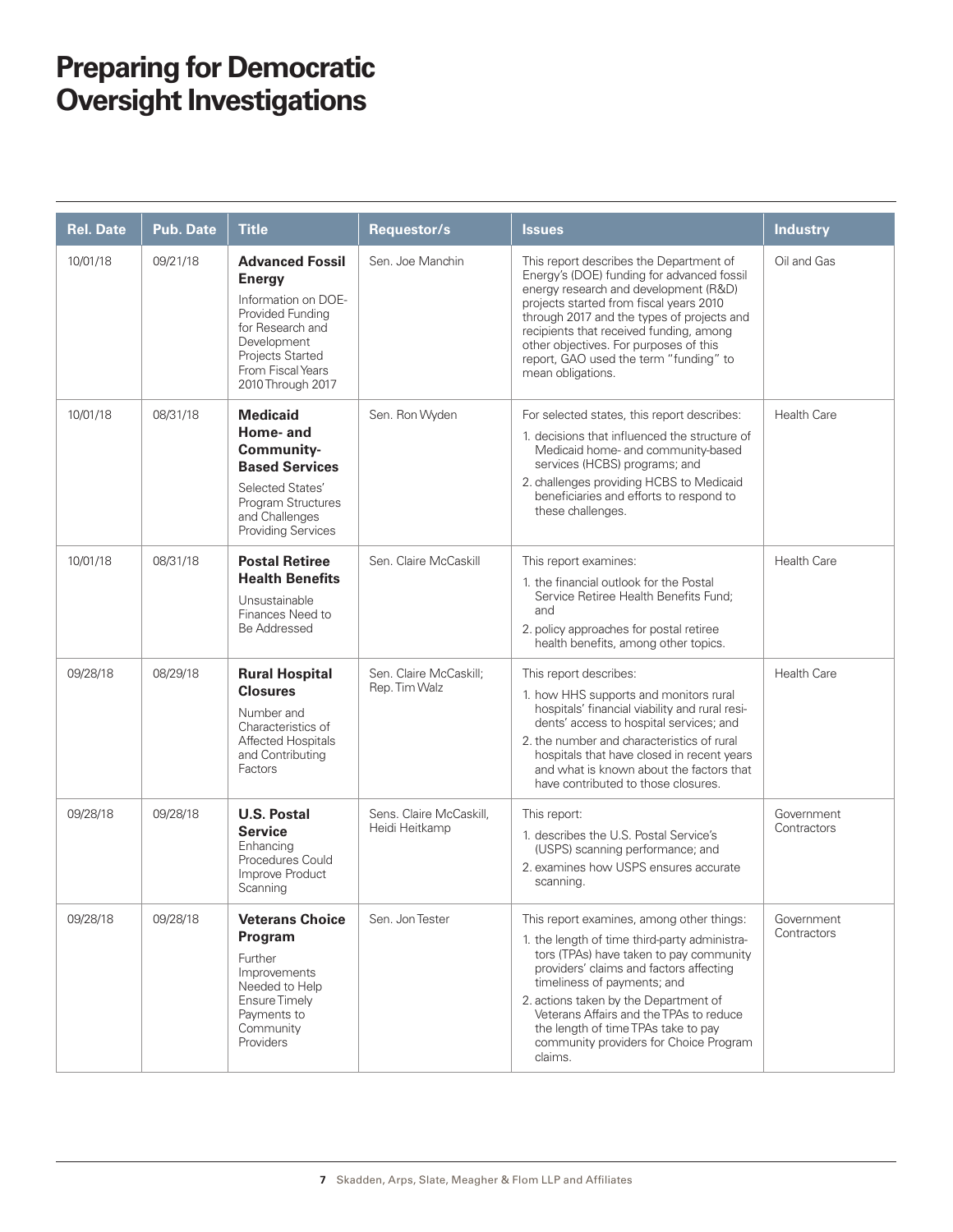| <b>Rel. Date</b> | Pub. Date | <b>Title</b>                                                                                                                                                                                  | Requestor/s                                                                                                                                                                                                       | <b>Issues</b>                                                                                                                                                                                                                                                                                                                                                                                                                  | <b>Industry</b> |
|------------------|-----------|-----------------------------------------------------------------------------------------------------------------------------------------------------------------------------------------------|-------------------------------------------------------------------------------------------------------------------------------------------------------------------------------------------------------------------|--------------------------------------------------------------------------------------------------------------------------------------------------------------------------------------------------------------------------------------------------------------------------------------------------------------------------------------------------------------------------------------------------------------------------------|-----------------|
| 09/27/18         | 09/05/18  | <b>Public</b><br><b>Service Loan</b><br><b>Forgiveness</b><br><b>Education Needs</b><br>to Provide Better<br>Information for the<br>Loan Servicer and<br><b>Borrowers</b>                     | Reps. Bobby Scott,<br>Susan Davis                                                                                                                                                                                 | This report examines:<br>1. the number of borrowers pursuing<br>Public Service Loan Forgiveness (PSLF)<br>and the extent to which Education has<br>conducted outreach to increase borrower<br>awareness of program eligibility require-<br>ments; and<br>2. the extent to which Education has<br>provided key information to the PSLF<br>servicer and borrowers.                                                               | Education       |
| 09/18/18         | 09/18/18  | <b>Private School</b><br>Choice<br>Requirements<br>for Students and<br>Donors Participat-<br>ing in State Tax<br>Credit Scholarship<br>Programs                                               | Sens. Patty Murray,<br>Ron Wyden, Sheldon<br>Whitehouse                                                                                                                                                           | This report examines:<br>1. state tax credit scholarship (TCS)<br>programs' policies regarding student<br>eligibility and scholarship awards; and<br>2. how donating to a TCS program could<br>affect the amount of state and federal<br>taxes owed by donors.                                                                                                                                                                 | Education       |
| 09/14/18         | 08/15/18  | <b>Federal Timber</b><br><b>Sales</b><br>Forest Service and<br><b>BLM Should Review</b><br>Their Regulations<br>and Policies Related<br>to Timber Export<br>and Substitution                  | Rep. Peter DeFazio                                                                                                                                                                                                | This report:<br>1. describes the extent to which the Forest<br>Service and Bureau of Land Manage-<br>ment (BLM) identified violations of the<br>timber export and substitution ban that<br>occurred from 2007 through 2017 and<br>the likelihood of violations; and<br>2. examines the agencies' regulations, poli-<br>cies and practices to help prevent, detect<br>and respond to illegal timber export and<br>substitution. | Forestry        |
| 09/10/18         | 09/10/18  | Washington<br><b>Metropolitan</b><br><b>Area Transit</b><br><b>Authority</b><br>Assessing Fiscal<br>Risks and Improving<br>Workforce Manage-<br>ment Would Help<br>Achieve Strategic<br>Goals | Reps. Steny Hoyer,<br>Gerry Connolly, Eleanor<br>Holmes Norton, Don<br>Beyer, Anthony Brown,<br>John Delaney, Jamie<br>Raskin, John Sarbanes;<br>Sens. Ben Cardin. Tim<br>Kaine, Chris Van Hollen,<br>Mark Warner | This report examines, among other things:<br>1. how the Washington Metropolitan Area<br>Transit Authority's (WMATA) workforce<br>costs have changed from fiscal years<br>2006 through 2017 and factors contribut-<br>ing to those changes; and<br>2. how WMATA has designed and<br>implemented its employee performance<br>management systems.                                                                                 | Transportation  |
| 09/05/18         | 09/05/18  | Law<br><b>Enforcement</b><br>Few Individuals<br>Denied Firearms<br>Purchases Are<br>Prosecuted and<br>ATF Should Assess<br>Use of Warning<br>Notices in Lieu of<br>Prosecutions               | Rep. José Serrano                                                                                                                                                                                                 | This report:<br>1. describes the extent to which federal<br>and selected state law enforcement<br>agencies investigate and prosecute<br>firearms denial cases;<br>2. examines related challenges faced by<br>these agencies; and<br>3. describes the circumstances that lead to<br>investigations and prosecutions.                                                                                                            | Firearms        |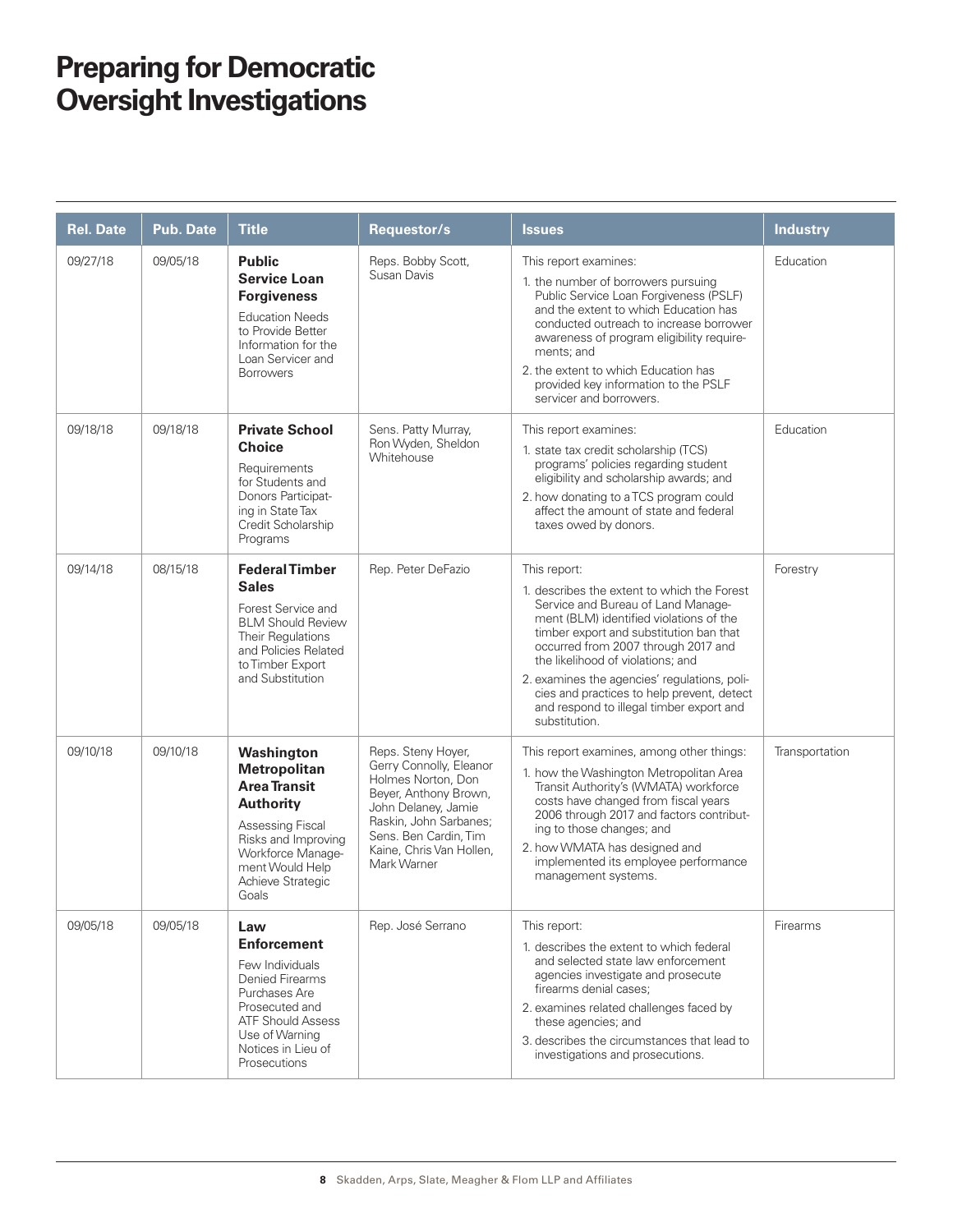| <b>Rel. Date</b> | <b>Pub. Date</b> | <b>Title</b>                                                                                                                                                  | Requestor/s                                                                                    | <b>Issues</b>                                                                                                                                                                                                                                                                                                                                                                                                                                                                                                                                                                                                                                                                                                             | <b>Industry</b>                                       |
|------------------|------------------|---------------------------------------------------------------------------------------------------------------------------------------------------------------|------------------------------------------------------------------------------------------------|---------------------------------------------------------------------------------------------------------------------------------------------------------------------------------------------------------------------------------------------------------------------------------------------------------------------------------------------------------------------------------------------------------------------------------------------------------------------------------------------------------------------------------------------------------------------------------------------------------------------------------------------------------------------------------------------------------------------------|-------------------------------------------------------|
| 09/05/18         | 09/05/18         | <b>Managing</b><br><b>For Results</b><br>Government-Wide<br>Actions Needed to<br>Improve Agencies'<br>Use of Performance<br>Information in<br>Decision Making | Sens. Claire McCaskill,<br>Gary Peters, Tom Carper,<br>Heidi Heitkamp; Rep.<br>Elijah Cummings | This report assesses, among other things,<br>the extent to which:<br>1. 24 agencies' reported use of perfor-<br>mance information and related leading<br>practices has changed since 2013; and<br>2. the executive branch has taken actions<br>to enhance the use of performance<br>information.                                                                                                                                                                                                                                                                                                                                                                                                                          | Government<br>Contractors                             |
| 08/27/18         | 07/26/18         | 2020 Census<br>Actions Needed to<br>Address Challenges<br>to Enumerating<br>Hard-to-Count<br>Groups                                                           | Sens. Claire McCaskill.<br>Gary Peters; Rep. Elijah<br>Cummings                                | This report examines:<br>1. the Census Bureau's plans for improving<br>the enumeration of the hard-to-count in<br>2020, and how that compares with its<br>effort for 2010; and<br>2. the challenges, if any, the bureau faces in<br>improving the enumeration of the hard-<br>to-count in 2020.                                                                                                                                                                                                                                                                                                                                                                                                                           | Nonprofit<br>Organizations                            |
| 08/27/18         | 07/26/18         | <b>Federal Student</b><br>Loans<br><b>Further Actions</b><br>Needed to Imple-<br>ment Recom-<br>mendations on<br>Oversight of Loan<br>Servicers               | Reps. Bobby Scott,<br>Sanford Bishop,<br><b>Emanuel Cleaver</b>                                | This report examines the Department of<br>Education's reliance on contracted loan<br>servicers to help manage its outstanding<br>federal student loans as well as the<br>department's implementation of recom-<br>mendations related to weaknesses with<br>its oversight of such servicers previously<br>identified by the GAO.                                                                                                                                                                                                                                                                                                                                                                                           | Student Loan<br><b>Servicers</b>                      |
| 08/23/18         | 08/09/18         | <b>Consumer</b><br><b>Protection</b><br>Gender-Related<br>Price Differences for<br>Goods and Services                                                         | Sen. Bob Casey; Rep.<br>Carolyn Maloney                                                        | This report examines:<br>1. how prices compared for selected<br>categories of consumer goods are<br>differentiated for men and women, and<br>potential reasons for any significant price<br>differences;<br>2. what is known about the extent to which<br>men and women may pay different<br>prices in, or experience different levels of<br>access to, markets for credit and goods<br>and services that are not differentiated<br>based on gender;<br>3. the extent to which federal agencies<br>have identified and taken steps to<br>address any concerns about gender-re-<br>lated price differences; and<br>4. state and local government efforts to<br>address concerns about gender-related<br>price differences. | <b>Consumer Products:</b><br><b>Banks and Lenders</b> |
| 08/23/18         | 07/24/18         | <b>Health</b><br><b>Insurance</b><br><b>Exchanges</b><br><b>HHS Should</b><br>Enhance Its<br>Management of<br>Open Enrollment<br>Performance                  | Sens. Bob Casey, Patty<br>Murray, Ron Wyden;<br>Rep. Frank Pallone                             | This report addresses:<br>1. 2018 open enrollment outcomes and<br>any factors that may have affected these<br>outcomes;<br>2. HHS' outreach efforts for 2018; and<br>3. HHS' 2018 enrollment goals. GAO<br>reviewed HHS documents and data<br>on 2018 open enrollment results and<br>outreach.                                                                                                                                                                                                                                                                                                                                                                                                                            | <b>Health Care</b>                                    |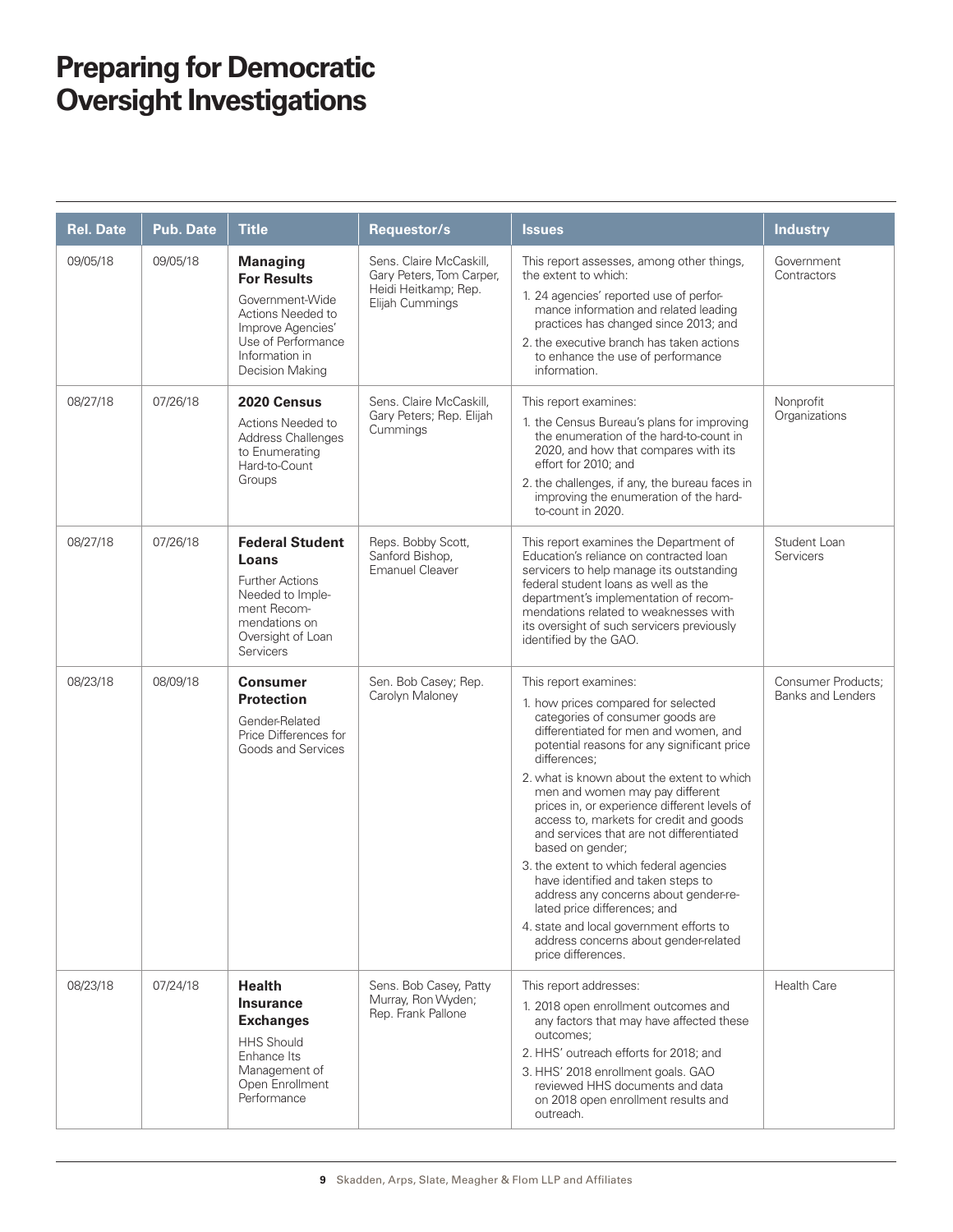| <b>Rel. Date</b> | <b>Pub. Date</b> | <b>Title</b>                                                                                                                                                                         | Requestor/s                                                                                                                                                                                                                                                                                                                                                                                                                                                                                                                                                                                                                             | <b>Issues</b>                                                                                                                                                                                                                                                                                                                                                                                                                               | <b>Industry</b>                         |
|------------------|------------------|--------------------------------------------------------------------------------------------------------------------------------------------------------------------------------------|-----------------------------------------------------------------------------------------------------------------------------------------------------------------------------------------------------------------------------------------------------------------------------------------------------------------------------------------------------------------------------------------------------------------------------------------------------------------------------------------------------------------------------------------------------------------------------------------------------------------------------------------|---------------------------------------------------------------------------------------------------------------------------------------------------------------------------------------------------------------------------------------------------------------------------------------------------------------------------------------------------------------------------------------------------------------------------------------------|-----------------------------------------|
| 07/31/18         | 07/31/18         | <b>Federal Tax</b><br>Withholding<br>Treasury and IRS<br><b>Should Document</b><br>the Roles and<br>Responsibilities for<br><b>Updating Annual</b><br>Withholding Tables             | Sen. Ron Wyden; Rep.<br><b>Richard Neal</b>                                                                                                                                                                                                                                                                                                                                                                                                                                                                                                                                                                                             | This report examines:<br>1. Department of the Treasury's and<br>the Internal Revenue Service's (IRS)<br>processes for developing federal tax<br>withholding tables; and<br>2. the outreach Treasury and IRS conducted<br>on withholding and how they assessed<br>the effectiveness of that outreach.                                                                                                                                        | Tax                                     |
| 07/26/18         | 07/26/18         | <b>Medicaid</b><br><b>Managed Care</b><br>Improvements<br>Needed to Better<br>Oversee Payment<br><b>Risks</b>                                                                        | Sens. Claire McCaskill.<br>Tom Carper                                                                                                                                                                                                                                                                                                                                                                                                                                                                                                                                                                                                   | This report:<br>1. identifies payment risks;<br>2. identifies any challenges to state<br>oversight and strategies to address<br>them; and<br>3. assesses Centers for Medicare and<br>Medicaid Services efforts to help states<br>address payment risks and oversight<br>challenges.                                                                                                                                                         | <b>Health Care</b>                      |
| 07/17/18         | 07/17/18         | <b>Federal</b><br><b>Advertising</b><br>Contracting With<br>Small Disadvan-<br>taged Businesses<br>and Those Owned<br>by Minorities<br>and Women Has<br>Increased in Recent<br>Years | Sens. Chuck Schumer,<br>Cory Booker, Kirsten<br>Gillibrand, Mazie Hirono,<br>Bob Menendez; Reps.<br>Karen Bass, Joyce<br>Beatty, G. K. Butterfield,<br>André Carson, Yvette<br>Clarke, Wm. Lacy Clay,<br>Emanuel Cleaver, James<br>Clyburn, Bonnie Watson<br>Coleman, Danny Davis,<br>Keith Ellison, Marcia<br>Fudge, Eleanor Holmes<br>Norton, Hakeem<br>Jeffries, Eddie Bernice<br>Johnson, Hank Johnson,<br>Robin Kelly, Barbara<br>Lee, Sheila Jackson Lee,<br>John Lewis, Gregory<br>Meeks, Gwen Moore,<br>Donald Payne, Cedric<br>Richmond, Bobby Rush,<br>Bobby Scott, Bennie<br>Thompson, Maxine<br>Waters, Frederica<br>Wilson | This report discusses:<br>1. the amount federal agencies have<br>obligated toward advertising contracts<br>over the most recent five fiscal years<br>(2013 through 2017) and the amount<br>going to small disadvantaged businesses<br>and businesses owned by minorities and<br>women; and<br>2. the agencies that have directed the most<br>advertising contract obligations to these<br>businesses and how this has changed<br>over time. | Advertising; Small<br><b>Businesses</b> |
| 07/17/18         | 07/17/18         | <b>Federal</b><br><b>Student Aid</b><br><b>Education's Post-</b><br>secondary School<br><b>Certification Process</b>                                                                 | Sens. Claire McCaskill,<br>Tom Carper                                                                                                                                                                                                                                                                                                                                                                                                                                                                                                                                                                                                   | This report examines:<br>1. how Education certifies schools to<br>administer federal student aid and how<br>frequently schools are approved and<br>denied certification; and<br>2. the role of compliance audits in the<br>certification process and what, if any,<br>steps Education has taken to address<br>the quality of the audit information.                                                                                         | Education; Finance                      |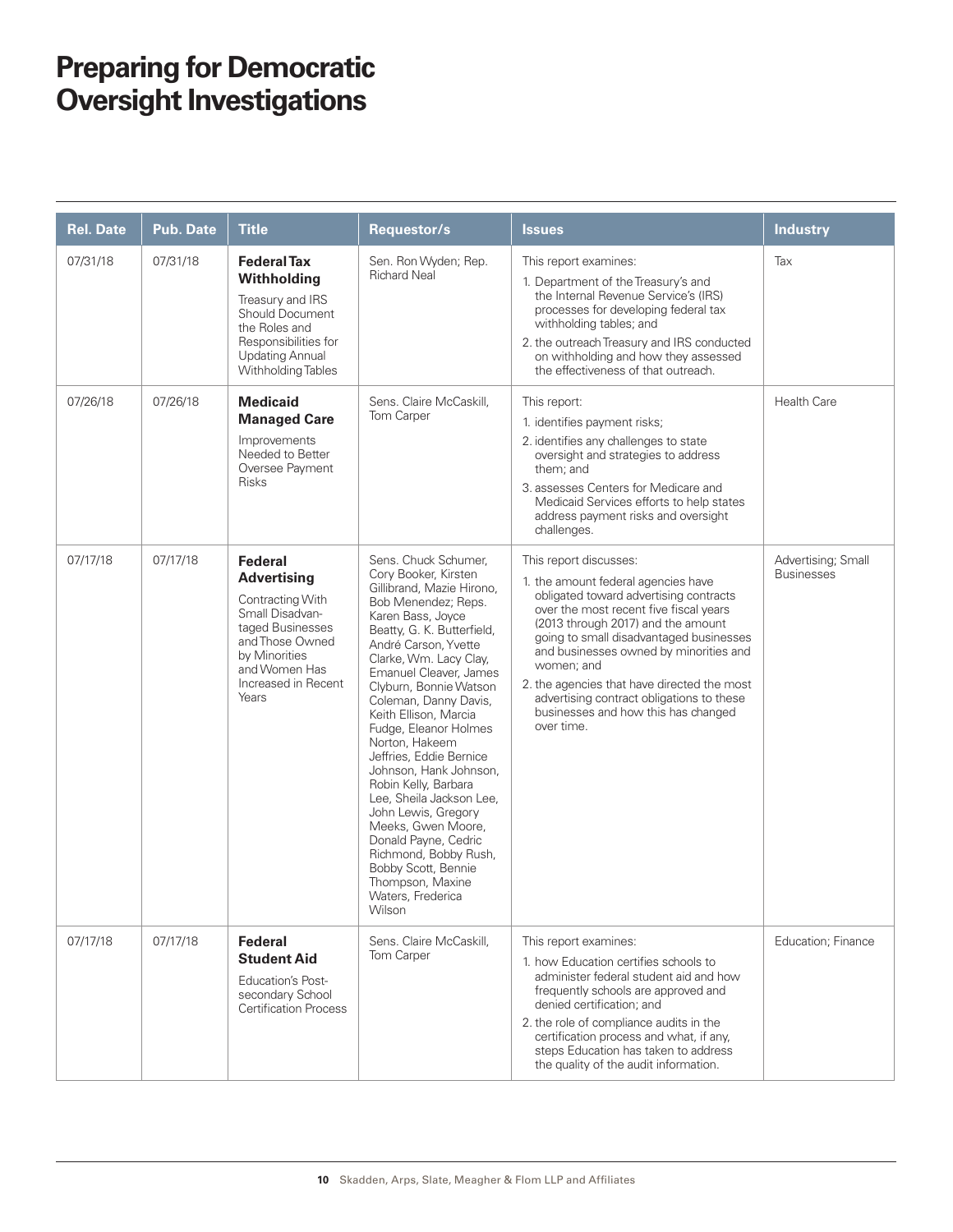| <b>Rel. Date</b> | <b>Pub. Date</b> | <b>Title</b>                                                                                                                                                          | Requestor/s                                                                                                                                                                                                                                                                                                    | <b>Issues</b>                                                                                                                                                                                                                                                                                                                                                                                                                                    | <b>Industry</b>           |
|------------------|------------------|-----------------------------------------------------------------------------------------------------------------------------------------------------------------------|----------------------------------------------------------------------------------------------------------------------------------------------------------------------------------------------------------------------------------------------------------------------------------------------------------------|--------------------------------------------------------------------------------------------------------------------------------------------------------------------------------------------------------------------------------------------------------------------------------------------------------------------------------------------------------------------------------------------------------------------------------------------------|---------------------------|
| 07/17/18         | 07/05/18         | <b>K-12 Education</b><br>Lead Testing of<br>School Drinking<br>Water Would Bene-<br>fit From Improved<br><b>Federal Guidance</b>                                      | Sens. Patty Murray,<br>Brian Schatz; Reps.<br>Frank Pallone, Paul<br>Tonko, Rosa DeLauro,<br>Mike Quigley                                                                                                                                                                                                      | This report examines the extent to which:<br>1. school districts are testing for, finding<br>and remediating lead in drinking water;<br>2. states are supporting these efforts; and<br>3. federal agencies are supporting state<br>and school district efforts.                                                                                                                                                                                  | Education                 |
| 07/16/18         | 07/15/18         | <b>Workforce</b><br><b>Innovation and</b><br><b>Opportunity Act</b><br>States and Local<br>Areas Report<br>Progress in Meeting<br>Youth Program<br>Requirements       | Sen. Patty Murray                                                                                                                                                                                                                                                                                              | This report examines:<br>1. what is known about states' and local<br>areas' progress in meeting WIOA spend-<br>ing requirements for serving out-of-<br>school youth and for providing youth with<br>work experiences;<br>2. how local areas are addressing WIOA's<br>emphasis on serving out-of-school youth<br>and any challenges; and<br>3. how local areas are addressing WIOA's<br>emphasis on youth work experiences<br>and any challenges. | Government<br>Contractors |
| 07/13/18         | 07/13/18         | Government<br>Reorganization<br>Key Questions to<br>Assess Agency<br><b>Reform Efforts</b>                                                                            | Sens. Heidi Heitkamp,<br>Gary Peters; Reps.<br>Elijah Cummings, Gerry<br>Connolly                                                                                                                                                                                                                              | This report identifies the key questions<br>that Congress, Office of Management and<br>Budget, and agencies can use to assess<br>the development and implementation of<br>agency reforms.                                                                                                                                                                                                                                                        | Government<br>Contractors |
| 07/12/18         | 06/12/18         | <b>Border</b><br><b>Security and</b><br>Immigration<br><b>Initial Executive</b><br><b>Order Actions</b><br>and Resource<br>Implications                               | Sens. Dianne Feinstein,<br>Dick Durbin, Gary<br>Peters, Tammy Baldwin,<br>Richard Blumenthal,<br>Cory Booker, Maria<br>Cantwell, Tammy Duck-<br>worth, Kirsten Gillibrand,<br>Ed Markey, Jeffrey A.<br>Merkley, Christopher S.<br>Murphy, Brian Schatz,<br>Chris Van Hollen,<br>Elizabeth Warren, Ron<br>Wyden | This report addresses:<br>1. actions DHS, the Department of Justice<br>(DOJ) and State Department have taken,<br>or plan to take, to implement provisions<br>of the executive orders; and<br>2. resources to implement provisions of the<br>executive orders, particularly funds DHS,<br>DOJ and State have obligated, expended<br>or shifted.                                                                                                   | Government<br>Contractors |
| 06/28/18         | 06/28/18         | <b>U.S. Postal</b><br><b>Service</b><br>Projected Capital<br>Spending and<br>Processes for<br><b>Addressing Uncer-</b><br>tainties and Risks                          | Sens. Claire McCaskill,<br>Tom Carper                                                                                                                                                                                                                                                                          | This report:<br>1. describes USPS' projected capital spend-<br>ing over the next 10 years and<br>2. assesses whether USPS' processes<br>support its ability to address uncer-<br>tainties and risks that affect its capital<br>spending.                                                                                                                                                                                                         | Shipping Companies        |
| 06/19/18         | 06/04/18         | Oil and<br><b>Gas Lease</b><br><b>Management</b><br><b>BLM Could Improve</b><br>Oversight of Lease<br>Suspensions<br>With Better Data<br>and Monitoring<br>Procedures | Reps. Raul Grijalva, Alan<br>Lowenthal, Jared Polis                                                                                                                                                                                                                                                            | This report examines:<br>1. the extent of and reasons for such<br>suspensions; and<br>2. the approach BLM uses to monitor the<br>status of lease suspensions.                                                                                                                                                                                                                                                                                    | <b>Energy Companies</b>   |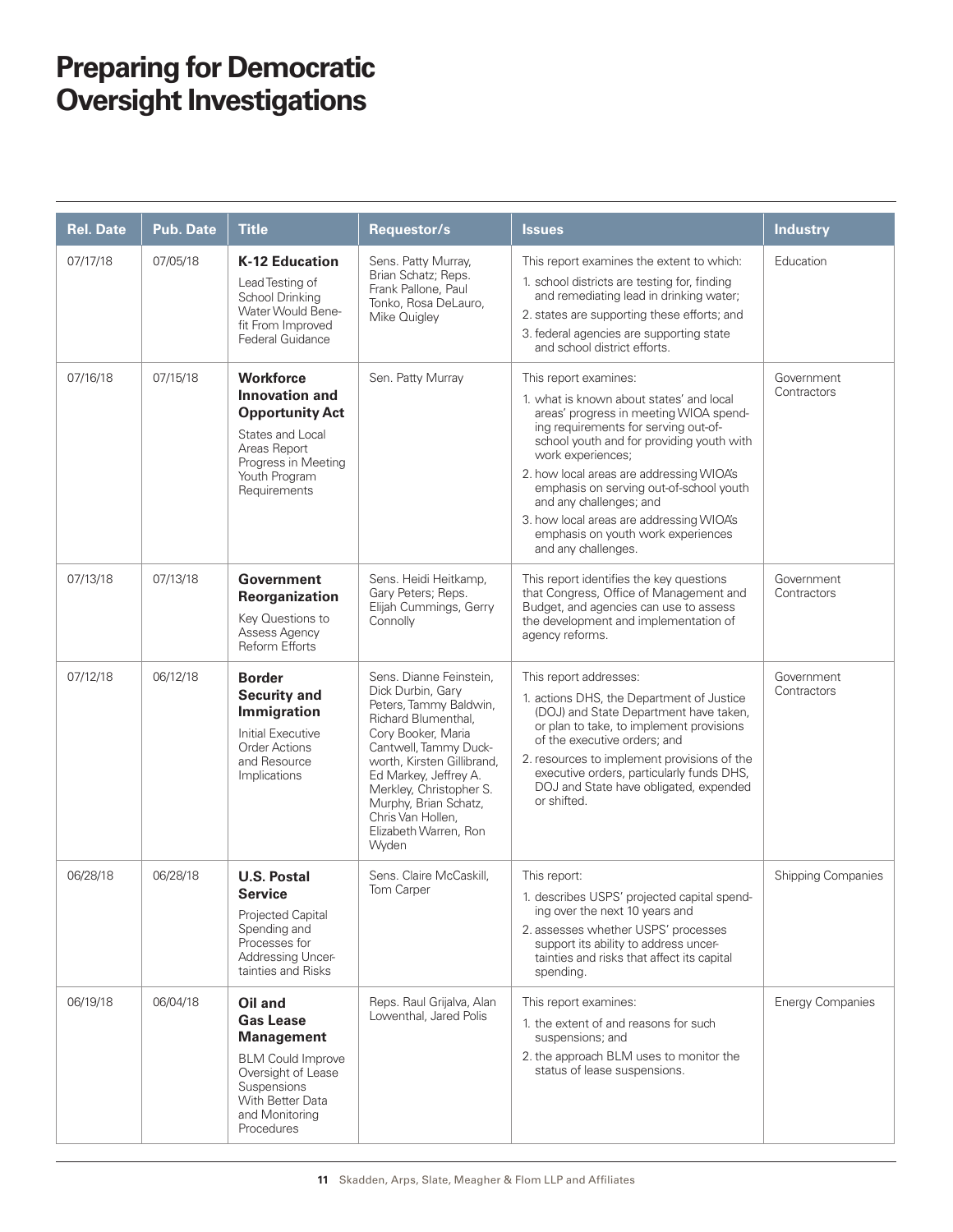| <b>Rel. Date</b> | <b>Pub. Date</b> | <b>Title</b>                                                                                                                                                                                        | Requestor/s                                                                                                                                                                                                                                                                                                                                                                                                                                                                                                                                                                                                                                                                                                                                                                                                                         | <b>Issues</b>                                                                                                                                                                                                                                                                                                                                                                                                                                                 | <b>Industry</b>         |
|------------------|------------------|-----------------------------------------------------------------------------------------------------------------------------------------------------------------------------------------------------|-------------------------------------------------------------------------------------------------------------------------------------------------------------------------------------------------------------------------------------------------------------------------------------------------------------------------------------------------------------------------------------------------------------------------------------------------------------------------------------------------------------------------------------------------------------------------------------------------------------------------------------------------------------------------------------------------------------------------------------------------------------------------------------------------------------------------------------|---------------------------------------------------------------------------------------------------------------------------------------------------------------------------------------------------------------------------------------------------------------------------------------------------------------------------------------------------------------------------------------------------------------------------------------------------------------|-------------------------|
| 06/14/18         | 05/15/18         | <b>Drinking Water</b><br>and Wastewater<br><b>Infrastructure</b><br><b>Opportunities Exist</b><br>to Enhance Federal<br>Agency Needs<br>Assessment and<br>Coordination on<br><b>Tribal Projects</b> | Reps. Frank Pallone,<br>Paul Tonko, Jared Huff-<br>man, Grace Napolitano                                                                                                                                                                                                                                                                                                                                                                                                                                                                                                                                                                                                                                                                                                                                                            | This report examines the extent to which<br>selected federal agencies:<br>1. identified tribes' drinking water and<br>wastewater infrastructure needs; and<br>2. funded tribal water infrastructure<br>projects, including tribes' most severe<br>sanitation deficiencies.                                                                                                                                                                                    | <b>Water Utilities</b>  |
| 06/05/18         | 05/16/18         | <b>Oil and Gas</b><br><b>Wells</b><br>Bureau of Land<br>Management<br>Needs to Improve<br>Its Data and Over-<br>sight of Its Potential<br>Liabilities                                               | Reps. Raul Grijalva, Alan<br>Lowenthal, Jared Polis                                                                                                                                                                                                                                                                                                                                                                                                                                                                                                                                                                                                                                                                                                                                                                                 | This report examines:<br>1. how BLM's actual costs and potential oil<br>and gas well liabilities have changed for<br>fiscal years 2010 through 2017; and<br>2. the extent to which BLM has imple-<br>mented its well and bond review<br>policies.                                                                                                                                                                                                             | <b>Energy Companies</b> |
| 06/04/18         | 06/04/18         | <b>Central States</b><br><b>Pension Fund</b><br>Investment Policy<br>Decisions and<br><b>Challenges Facing</b><br>the Plan                                                                          | Sens. Sherrod Brown,<br>Tammy Baldwin, Joe<br>Donnelly, Tammy<br>Duckworth, Dick<br>Durbin, Heidi Heitkamp,<br>Amy Klobuchar, Claire<br>McCaskill, Gary Peters,<br>Debbie Stabenow;<br>Reps. Jerry Nadler,<br>Alma Adams, Joyce<br>Beatty, Sanford Bishop,<br>Cheri Bustos, Michael<br>Capuano, André Carson,<br>Wm. Lacy Clay, Emanuel<br>Cleaver, Steve Cohen,<br>Jim Costa, Danny Davis,<br>Debbie Dingell, Marcia<br>Fudge, Ruben Gallego,<br>Gene Green, Brian<br>Higgins, Marcy Kaptur,<br>Daniel Kildee, Ron Kind,<br>Brenda Lawrence, Ted<br>Lieu, David Loebsack,<br>Stephen Lynch,<br>Betty McCollum, Jim<br>McGovern, Gwen<br>Moore, Grace Napoli-<br>tano, Rick Nolan, Collin<br>Peterson, Mark Pocan,<br>Mike Quigley, Cedric<br>Richmond, Tim Ryan,<br>Jan Schakowsky, Adam<br>Smith, Pete Visclosky,<br>John Yarmuth | This report describes:<br>1. what is known about the factors that<br>contributed to Central States, Southeast<br>and Southwest Areas Pension Fund's<br>(CSPF) critical financial condition:<br>2. what has been CSPF's investment<br>policy - and the process for setting and<br>executing it - since the consent decree<br>was established; and<br>3. how CSPF's investments have<br>performed over time, particularly<br>compared to similar pension plans. | <b>Financial Sector</b> |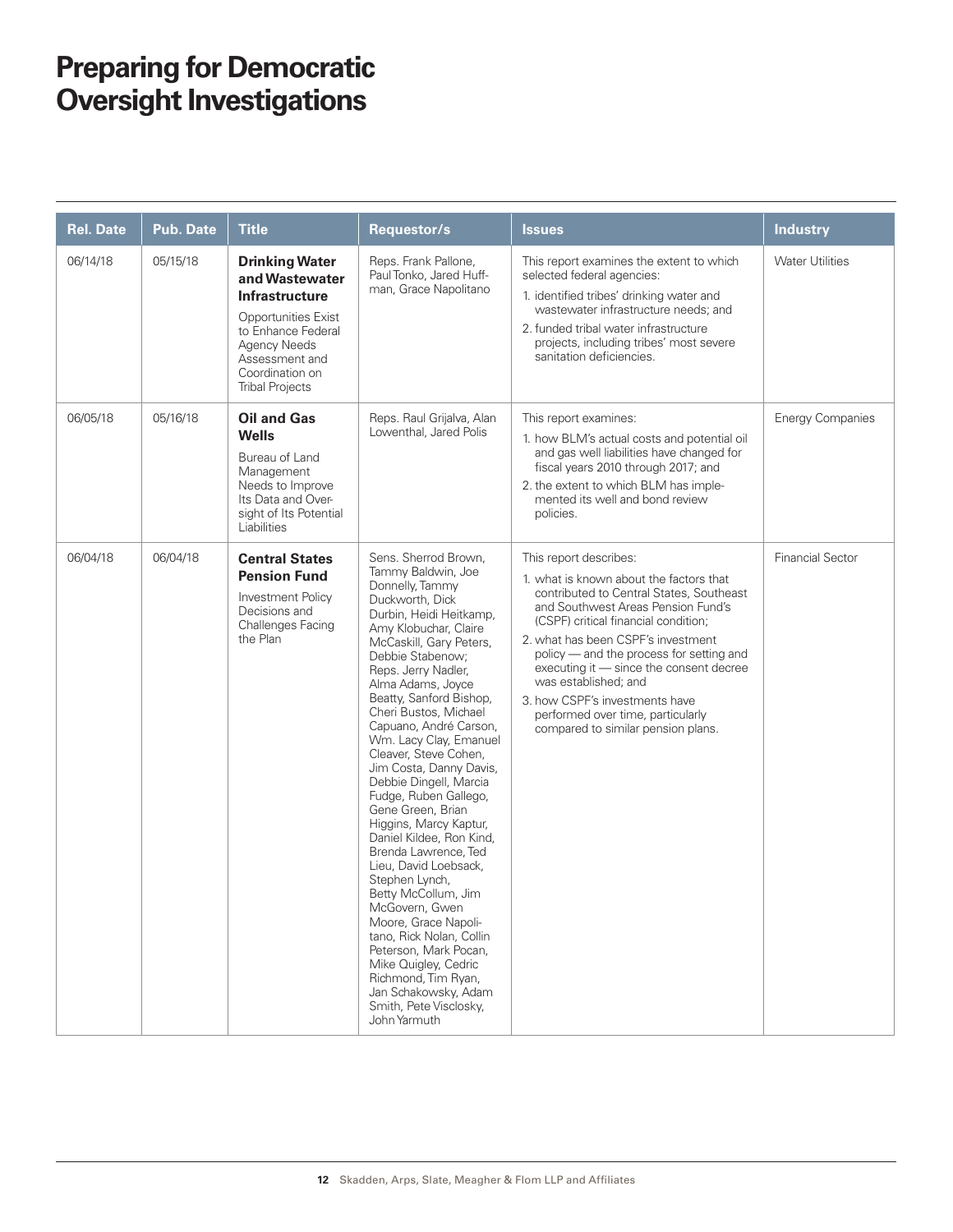| <b>Rel. Date</b> | <b>Pub. Date</b> | <b>Title</b>                                                                                                                                                                           | Requestor/s                                                 | <b>Issues</b>                                                                                                                                                                                                                                                                                                                                                                                                                                                                                                                     | <b>Industry</b>                                                  |
|------------------|------------------|----------------------------------------------------------------------------------------------------------------------------------------------------------------------------------------|-------------------------------------------------------------|-----------------------------------------------------------------------------------------------------------------------------------------------------------------------------------------------------------------------------------------------------------------------------------------------------------------------------------------------------------------------------------------------------------------------------------------------------------------------------------------------------------------------------------|------------------------------------------------------------------|
| 05/31/18         | 05/30/18         | 2016<br><b>Presidential</b><br>Campaign<br>Actions Needed to<br>Address U.S. Secret<br>Service Overpay-<br>ments for Travel<br>Costs                                                   | Rep. Bennie Thompson                                        | This report examines:<br>1. how much the Secret Service incurred in<br>travel-related expenses; and<br>2. the extent to which travel-related<br>payments and reimbursements were<br>made in accordance with laws, regula-<br>tions and policies.                                                                                                                                                                                                                                                                                  | Travel                                                           |
| 05/22/18         | 05/22/18         | <b>Retirement Plan</b><br>Investing<br>Clearer Information<br>on Consideration<br>of Environmen-<br>tal, Social and<br>Governance Factors<br>Would Be Helpful                          | Sen. Brian Schatz; Reps.<br>Gerry Connolly, Jim<br>Langevin | This report examines:<br>1. the use of environmental, social and<br>governance (ESG) factors by U.S.<br>retirement plans;<br>2. the use of ESG factors by selected<br>retirement plans in other countries; and<br>3. Department of Labor's (DOL) guidance<br>on the use of ESG factors by private<br>sector U.S. retirement plans.                                                                                                                                                                                                | Financial                                                        |
| 05/10/18         | 04/03/18         | <b>Department</b><br>of Health and<br><b>Human Services</b><br>Office of Inspector<br>General's Use of<br>Agreements to<br>Protect the Integrity<br>of Federal Health<br>Care Programs | Sens. Ron Wyden, Claire<br>McCaskill                        | This report describes:<br>1. the number of agreements and their<br>general characteristics;<br>2. the circumstances that may lead to an<br>agreement and the standard provisions<br>of agreements; and<br>3. monitoring efforts and actions taken, if<br>any, in response to noncompliance with<br>the agreements.                                                                                                                                                                                                                | <b>Health Care</b>                                               |
| 05/09/18         | 04/23/18         | <b>Combating</b><br><b>Wildlife</b><br><b>Trafficking</b><br><b>Opportunities Exist</b><br>to Improve the<br>Use of Financial<br>Rewards                                               | Sen. Ron Wyden                                              | This report examines:<br>1. laws that authorize Fish and Wildlife<br>Service and Department of Commerce's<br>National Oceanic and Atmospheric<br>Administration to pay rewards for<br>information on wildlife trafficking and the<br>extent to which the agencies paid such<br>rewards from fiscal years 2007 through<br>2017;<br>2. the agencies' reward policies;<br>3. information available to the public on<br>rewards; and<br>4. the extent to which the agencies<br>reviewed the effectiveness of their use<br>of rewards. | Wildlife                                                         |
| 04/26/18         | 04/26/18         | <b>Federal</b><br><b>Student Loans</b><br>Actions Needed to<br>Improve Oversight<br>of Schools' Default<br>Rates                                                                       | Reps. Rosa DeLauro,<br>Mark Takano                          | This report examines:<br>1. how schools work with borrowers to<br>manage default rates and how these<br>strategies affect borrowers and schools'<br>accountability for defaults; and<br>2. the extent to which Education oversees<br>the strategies schools and their default<br>management consultants use to manage<br>schools' default rates.                                                                                                                                                                                  | Colleges and Univer-<br>sities; Student Loan<br><b>Servicers</b> |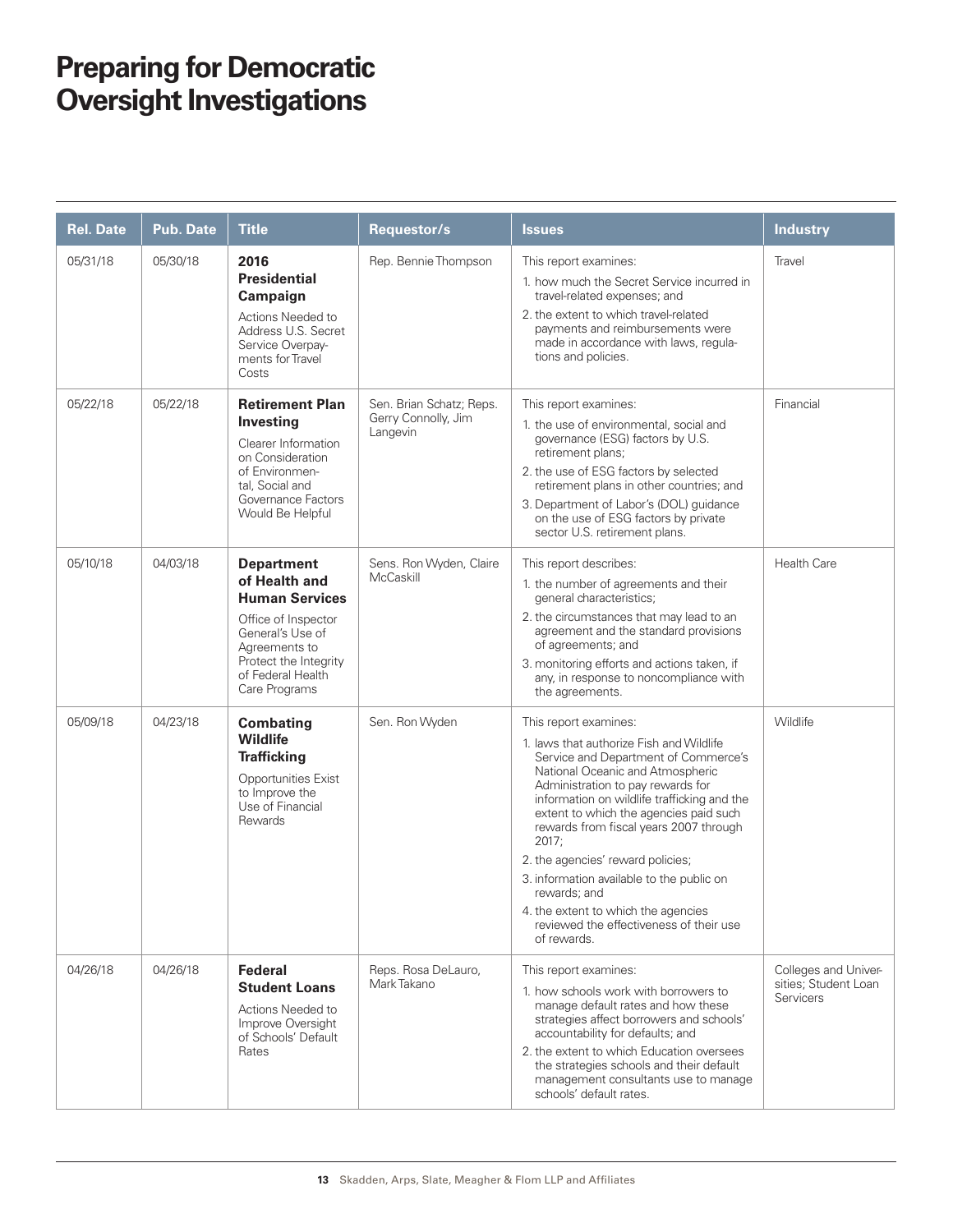| <b>Rel. Date</b> | <b>Pub. Date</b> | <b>Title</b>                                                                                                                                                         | Requestor/s                                                                                                                                                       | <b>Issues</b>                                                                                                                                                                                                                                                                                                                                                                                                                                                       | <b>Industry</b>                         |
|------------------|------------------|----------------------------------------------------------------------------------------------------------------------------------------------------------------------|-------------------------------------------------------------------------------------------------------------------------------------------------------------------|---------------------------------------------------------------------------------------------------------------------------------------------------------------------------------------------------------------------------------------------------------------------------------------------------------------------------------------------------------------------------------------------------------------------------------------------------------------------|-----------------------------------------|
| 04/26/18         | 04/26/18         | <b>Older Adult</b><br><b>Housing</b><br>Future Collabora-<br>tions on Housing<br>and Health Services<br>Should Include Rele-<br>vant Agencies and<br>Define Outcomes | Rep. Maxine Waters                                                                                                                                                | This report assesses the extent to which<br>the Housing and Urban Development<br>(HUD), HHS and the Department of Agri-<br>culture (USDA) collaborated to address the<br>housing and health service needs of older<br>adults living in federally assisted housing.                                                                                                                                                                                                  | Housing                                 |
| 04/18/18         | 03/19/18         | <b>Food Safety</b><br><b>USDA Should Take</b><br>Further Action to<br>Reduce Pathogens<br>in Meat and Poultry<br>Products                                            | Sens. Kirsten Gillibrand.<br>Dianne Feinstein, Dick<br>Durbin                                                                                                     | This report examines:<br>1. the extent to which USDA has developed<br>standards for meat and poultry products;<br>and<br>2. any additional steps USDA has taken to<br>address challenges GAO identified in<br>2014.                                                                                                                                                                                                                                                 | Food and Beverage;<br>Livestock Farmers |
| 04/16/18         | 03/16/18         | <b>Food Safety</b><br>Federal Efforts to<br>Manage the Risk of<br>Arsenic in Rice                                                                                    | Rep. Rosa DeLauro                                                                                                                                                 | This report examines:<br>1. what the Nuclear Regulatory Commis-<br>sion and recent key scientific reviews<br>have reported about the effects of<br>ingestion of arsenic on human health;<br>2. the extent to which the Food and Drug<br>Administration (FDA) and USDA have<br>managed the risk to human health from<br>arsenic in rice; and<br>3. the extent to which FDA has coordinated<br>with USDA and other federal agencies<br>on actions to manage the risk. | Food and Beverage                       |
| 04/11/18         | 04/11/18         | <b>Elections</b><br>Observations<br>on Voting Equip-<br>ment Use and<br>Replacement                                                                                  | Reps. Elijah Cummings,<br>Tammy Duckworth,<br>Joaquin Castro, Danny<br>Davis, Marcia Fudge,<br>Eddie Bernice Johnson,<br>Hank Johnson, Robin<br>Kelly, John Lewis | This report addresses:<br>1. the types of voting equipment jurisdic-<br>tions used for the 2016 general election<br>and their perspectives on the equipment;<br>2. factors considered when deciding<br>whether to replace equipment and<br>replacement approaches in selected<br>jurisdictions; and<br>3. stakeholder perspectives on how federal<br>voting system guidelines affect replacing<br>and developing equipment.                                         | Voting Equipment<br>Companies           |
| 04/09/18         | 03/08/18         | <b>NASA</b><br><b>Contractor</b><br><b>Whistleblowers</b><br>Steps Taken to<br>Implement Program<br>but Improvements<br>to Timeliness and<br>Guidance Needed         | Sen. Claire McCaskill                                                                                                                                             | This report examines the extent to which:<br>1. NASA Office of Inspector General<br>investigated contractor and grantee<br>whistleblower reprisal complaints;<br>2. NASA's administrator reviewed reprisal<br>complaints in a timely manner; and<br>3. NASA communicated the applicable<br>whistleblower reprisal protections to<br>contractors.                                                                                                                    | Government<br>Contractors               |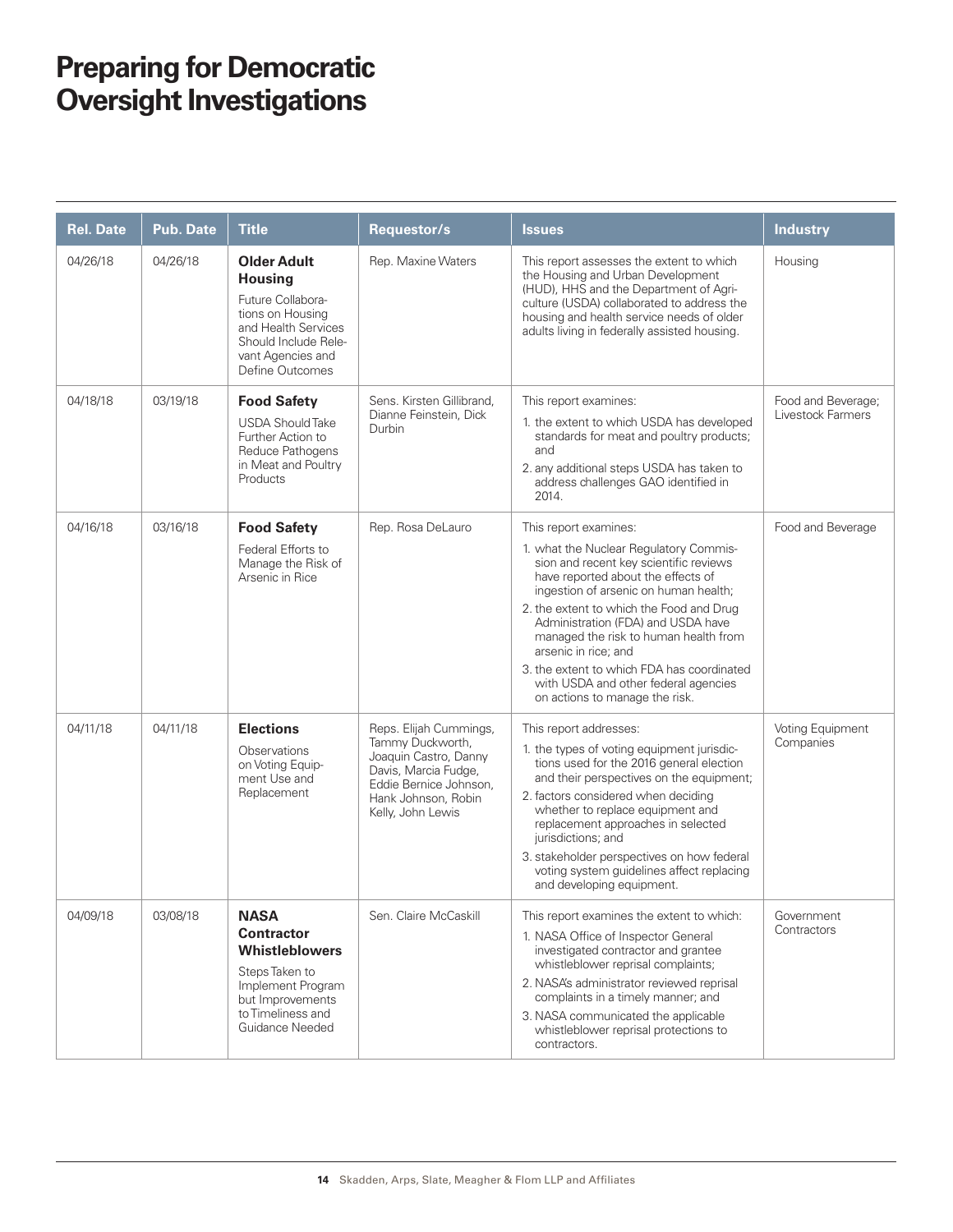| <b>Rel. Date</b> | <b>Pub. Date</b> | <b>Title</b>                                                                                                                                           | <b>Requestor/s</b>                                                                                                                                                                         | <b>Issues</b>                                                                                                                                                                                                                                                                                                                                                                                                                                                               | <b>Industry</b>              |
|------------------|------------------|--------------------------------------------------------------------------------------------------------------------------------------------------------|--------------------------------------------------------------------------------------------------------------------------------------------------------------------------------------------|-----------------------------------------------------------------------------------------------------------------------------------------------------------------------------------------------------------------------------------------------------------------------------------------------------------------------------------------------------------------------------------------------------------------------------------------------------------------------------|------------------------------|
| 04/05/18         | 03/06/18         | <b>Coal Mine</b><br><b>Reclamation</b><br>Federal and State<br>Agencies Face Chal-<br>lenges in Managing<br><b>Billions in Financial</b><br>Assurances | Sens. Maria Cantwell.<br>Dick Durbin; Reps. Raul<br>Grijalva, Alan Lowenthal,<br>Matt Cartwright, Debbie<br>Dingell                                                                        | This report describes the amounts and<br>types of financial assurances held for coal<br>mine reclamation in 2017 and the chal-<br>lenges that the Office of Surface Mining<br>Reclamation and Enforcement and state<br>agencies face in managing these financial<br>assurances.                                                                                                                                                                                             | Mining                       |
| 04/04/18         | 03/22/18         | <b>K-12 Education</b><br>Discipline Dispar-<br>ities for Black<br>Students, Boys<br>and Students With<br><b>Disabilities</b>                           | Reps. Bobby Scott, Jerry<br>Nadler                                                                                                                                                         | This report examines:<br>1. patterns in disciplinary actions among<br>public schools;<br>2. challenges selected school districts<br>reported with student behavior and how<br>they are approaching school discipline;<br>and<br>3. actions Education and DOJ have taken<br>to identify and address disparities or<br>discrimination in school discipline.                                                                                                                   | K-12 Education               |
| 03/22/18         | 02/20/18         | <b>Afghan and</b><br><b>Iraqi Special</b><br><b>Immigrants</b><br>More Information<br>on Their Resettle-<br>ment Outcomes<br>Would Be Beneficial       | Reps. Jerry Nadler, Zoe<br>Lofgren, Earl Blumen-<br>auer, Doris Matsui, Seth<br>Moulton                                                                                                    | This report examines:<br>1. available data on special immigrant<br>visa holders' employment and other<br>outcomes:<br>2. challenges affecting their resettlement;<br>and<br>3. federal efforts to help address<br>challenges.                                                                                                                                                                                                                                               | Government<br>Contractors    |
| 03/22/18         | 02/20/18         | <b>Climate-Related</b><br><b>Risks</b><br><b>SEC Has Taken</b><br>Steps to Clarify<br><b>Disclosure</b><br>Requirements                                | Sens. Dick Durbin,<br>Dianne Feinstein, Ed<br>Markey, Jack Reed,<br>Sheldon Whitehouse;<br>Reps. Matt Cartwright,<br>Lloyd Doggett, Ted Lieu,<br>Alan Lowenthal, Mark<br>Pocan, Paul Tonko | This report reviews:<br>1. steps Securities and Exchange Commis-<br>sion (SEC) has taken to clarify to<br>companies their disclosure requirements<br>for climate-related risks;<br>2. steps SEC has taken to examine<br>changes companies may have made to<br>their climate-related disclosures since<br>the release of its 2010 guidance; and<br>3. constraints SEC faces when reviewing<br>climate-related disclosures and stake-<br>holders' views of those disclosures. | Publicly Listed<br>Companies |
| 03/22/18         | 02/20/18         | Rental<br><b>Assistance</b><br><b>Demonstration</b><br><b>HUD Needs to Take</b><br>Action to Improve<br>Metrics and Ongo-<br>ing Oversight             | Rep. Maxine Waters                                                                                                                                                                         | This report addresses, among other<br>objectives, HUD's:<br>1. assessment of conversion outcomes;<br>2. oversight of resident safeguards; and<br>3. provisions to help preserve the long-term<br>affordability of units.                                                                                                                                                                                                                                                    | Housing                      |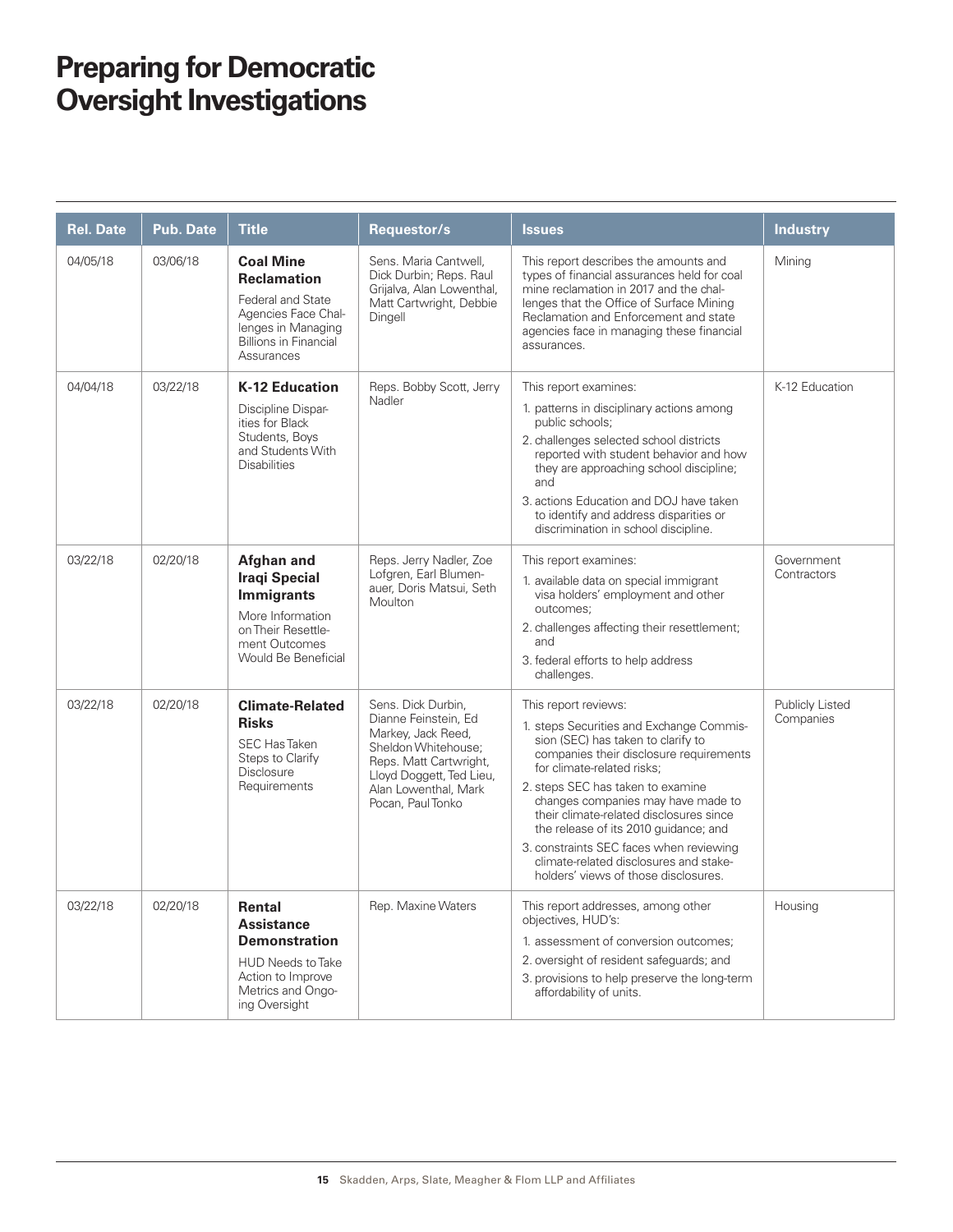| <b>Rel. Date</b> | <b>Pub. Date</b> | <b>Title</b>                                                                                                                                                                                     | Requestor/s                                    | <b>Issues</b>                                                                                                                                                                                                                                                                                                               | <b>Industry</b>                                    |
|------------------|------------------|--------------------------------------------------------------------------------------------------------------------------------------------------------------------------------------------------|------------------------------------------------|-----------------------------------------------------------------------------------------------------------------------------------------------------------------------------------------------------------------------------------------------------------------------------------------------------------------------------|----------------------------------------------------|
| 03/16/18         | 02/14/18         | <b>Community</b><br><b>Reinvestment</b><br>Act<br>Options for Treasury<br>to Consider<br>to Encourage<br>Services and<br>Small-Dollar Loans<br>When Reviewing<br>Framework                       | Sen. Elizabeth Warren;<br>Rep. Elijah Cummings | This report assesses financial institutions'<br>provision of basic banking services and<br>small-dollar, nonmortgage consumer loans<br>in low- and moderate-income communities,<br>including how regulators evaluate their<br>performance.                                                                                  | Banking; Finance                                   |
| 03/15/18         | 03/15/18         | <b>Commercial</b><br><b>Real Estate</b><br>Lending<br><b>Banks Potentially</b><br>Face Increased<br>Risk; Regulators<br><b>Generally Are</b><br>Assessing Banks'<br>Risk Management<br>Practices | Sen. Elizabeth Warren                          | This report examines:<br>1. trends in the commercial real estate<br>(CRE) lending market, including changes<br>in risk; and<br>2. actions taken by regulators to help<br>ensure that banks with CRE concentra-<br>tions are effectively managing the related<br>risks.                                                      | Banking; Finance                                   |
| 03/05/18         | 01/31/18         | <b>Workplace</b><br><b>Retirement</b><br><b>Accounts</b><br>Better Guidance and<br>Information Could<br>Help Plan Partici-<br>pants at Home and<br>Abroad Manage<br>Their Retirement<br>Savings  | Sen. Ron Wyden                                 | This report examines key challenges U.S.<br>participants face with:<br>1. unclaimed retirement accounts in the<br>$U.S.;$ and<br>2. complying with U.S. tax reporting<br>requirements on their foreign retirement<br>savings. GAO reviewed relevant federal<br>laws and regulations, and reviewed<br>selected tax treaties. | Finance; Tax                                       |
| 02/28/18         | 02/28/18         | <b>Department</b><br>of Energy<br>New Process to<br><b>Review Financial</b><br>Assistance for<br>Research Projects<br><b>Created Uncertainty</b>                                                 | Rep. Eddie Bernice<br>Johnson                  | This report describes:<br>1. how DOE implemented the financial<br>assistance review process; and<br>2. the perspectives of Advanced Research<br>Projects Agency-Energy (ARPA-E)<br>selectees on the impacts of the review<br>process.                                                                                       | <b>Energy Companies</b>                            |
| 02/23/18         | 01/31/18         | <b>Next</b><br><b>Generation 911</b><br>National 911<br>Program Could<br>Strengthen Efforts<br>to Assist States                                                                                  | Reps. Mike Doyle, Anna<br>Eshoo, Norma Torres  | This report examines:<br>1. state and local progress and challenges<br>in implementing the National 911<br>Program; and<br>2. federal actions to address challenges and<br>planned next steps.                                                                                                                              | Telecommunica-<br>tions; Government<br>Contractors |
| 02/15/18         | 01/25/18         | <b>Rental Housing</b><br>Improvements<br>Needed to Better<br>Monitor the Moving<br>to Work Demon-<br>stration, Including<br><b>Effects on Tenants</b>                                            | Rep. Maxine Waters                             | This report examines HUD oversight of<br>Moving to Work agencies, including its<br>monitoring of demonstration effects on<br>tenants.                                                                                                                                                                                       | Housing                                            |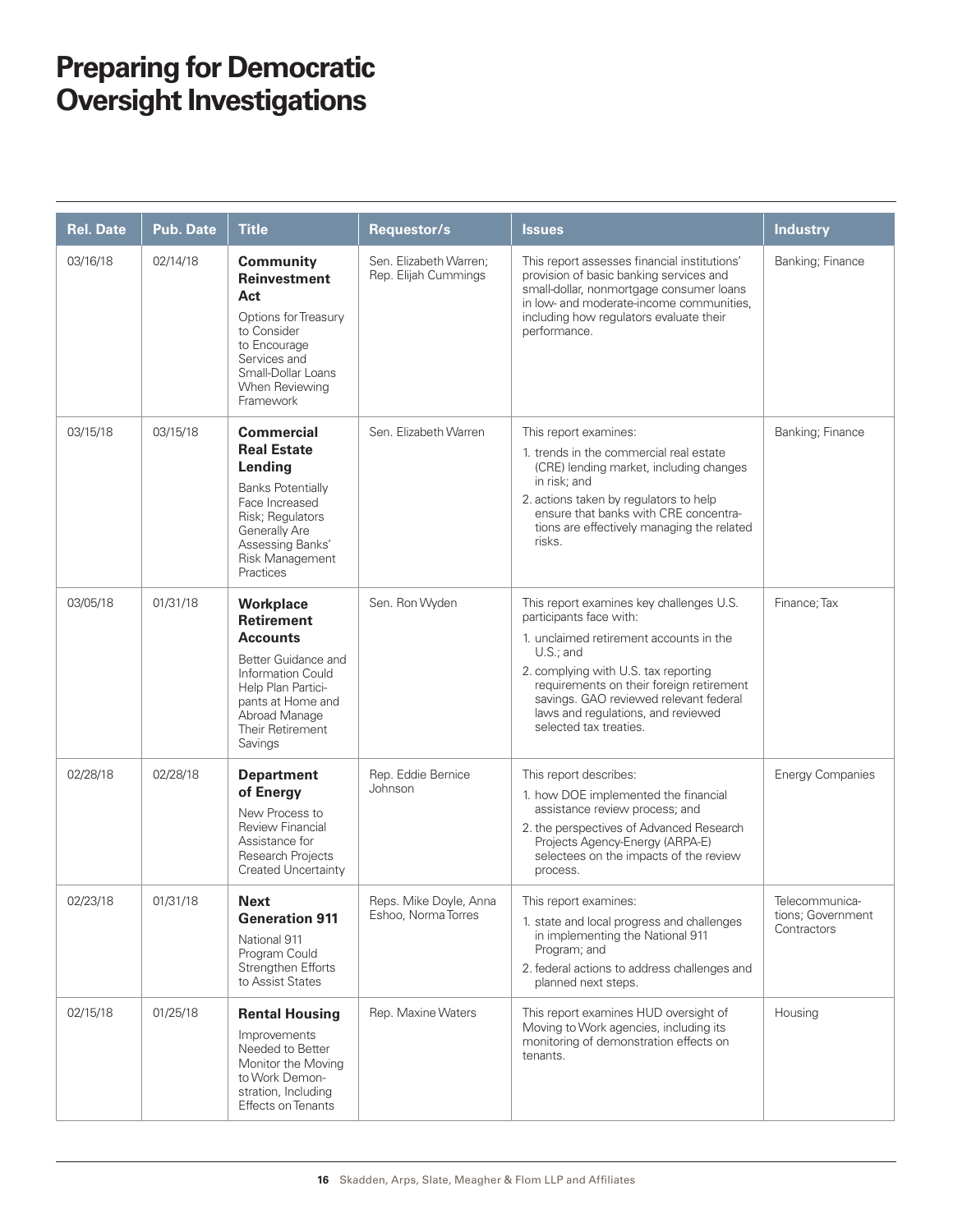| <b>Rel. Date</b> | Pub. Date | <b>Title</b>                                                                                                                                                                       | Requestor/s                                              | <b>Issues</b>                                                                                                                                                                                                                                                                                                                     | <b>Industry</b>                          |
|------------------|-----------|------------------------------------------------------------------------------------------------------------------------------------------------------------------------------------|----------------------------------------------------------|-----------------------------------------------------------------------------------------------------------------------------------------------------------------------------------------------------------------------------------------------------------------------------------------------------------------------------------|------------------------------------------|
| 02/08/18         | 01/19/18  | Substance-<br><b>Affected Infants</b><br><b>Additional Guidance</b><br>Would Help States<br>Better Implement<br>Protections for<br>Children                                        | Sen. Bob Casey                                           | This report examines:<br>1. the extent to which states have adopted<br>policies and procedures to notify child<br>protective services of substance-affected<br>infants:<br>2. state efforts to develop plans of safe<br>care and associated challenges; and<br>3. steps HHS has taken to help states<br>implement the provisions. | <b>Health Care</b>                       |
| 02/08/18         | 02/08/18  | <b>Workforce</b><br><b>Innovation and</b><br><b>Opportunity Act</b><br>Federal Agencies'<br>Collaboration<br>Generally Reflected<br>Leading Practices,<br>but Could Be<br>Enhanced | Sen. Patty Murray                                        | This report examines the extent to which<br>federal agencies' efforts to implement<br>certain WIOA requirements have aligned<br>with leading collaboration practices.                                                                                                                                                             | Government<br>Contractors                |
| 01/23/18         | 12/22/17  | <b>Higher</b><br><b>Education</b><br>Expert Views of U.S.<br>Accreditation                                                                                                         | Rep. Rosa DeLauro;<br>Sens. Dick Durbin, Brian<br>Schatz | This report examines:<br>1. the strengths and challenges of the<br>current U.S. accreditation system in<br>overseeing the academic quality of<br>schools; and<br>2. potential approaches for improving the<br>U.S. accreditation system's oversight of<br>academic quality.                                                       | <b>Higher Education</b>                  |
| 01/17/18         | 12/18/17  | <b>Medicare Part B</b><br>Medicare Repre-<br>sented at Least Half<br>of the Market for<br>22 of the 84 Most<br>Expensive Drugs in<br>2015                                          | Rep. John Yarmuth; Sen.<br>Chris Van Hollen              | This report describes Medicare's market<br>share for high-expenditure Part B drugs<br>paid based on average sales price and the<br>characteristics of those drugs.                                                                                                                                                                | Pharmaceutical                           |
| 01/10/18         | 01/10/18  | <b>Nuclear</b><br><b>Security</b><br>CBP Needs to Take<br>Action to Ensure<br>Imported Radio-<br>logical Material Is<br>Properly Licensed                                          | Rep. Bennie Thompson                                     | This report examines:<br>1. the extent to which Customs and<br>Border Protection follows its policies and<br>procedures; and<br>2. the effectiveness of these policies and<br>procedures.                                                                                                                                         | Airports and Govern-<br>ment Contractors |
| 01/09/18         | 12/12/17  | Telecommunica-<br>tions<br><b>FCC Should</b><br>Improve Monitoring<br>of Industry Efforts<br>to Strengthen<br>Wireless Network<br>Resiliency                                       | Rep. Frank Pallone                                       | This report examines:<br>1. trends in mobile wireless outages<br>reported to the Federal Communications<br>Commission since 2009; and<br>2. actions federal agencies and industry<br>have taken since 2013 (after Hurricane<br>Sandy) to improve wireless network<br>resiliency, among other objectives.                          | <b>Telecommunications</b>                |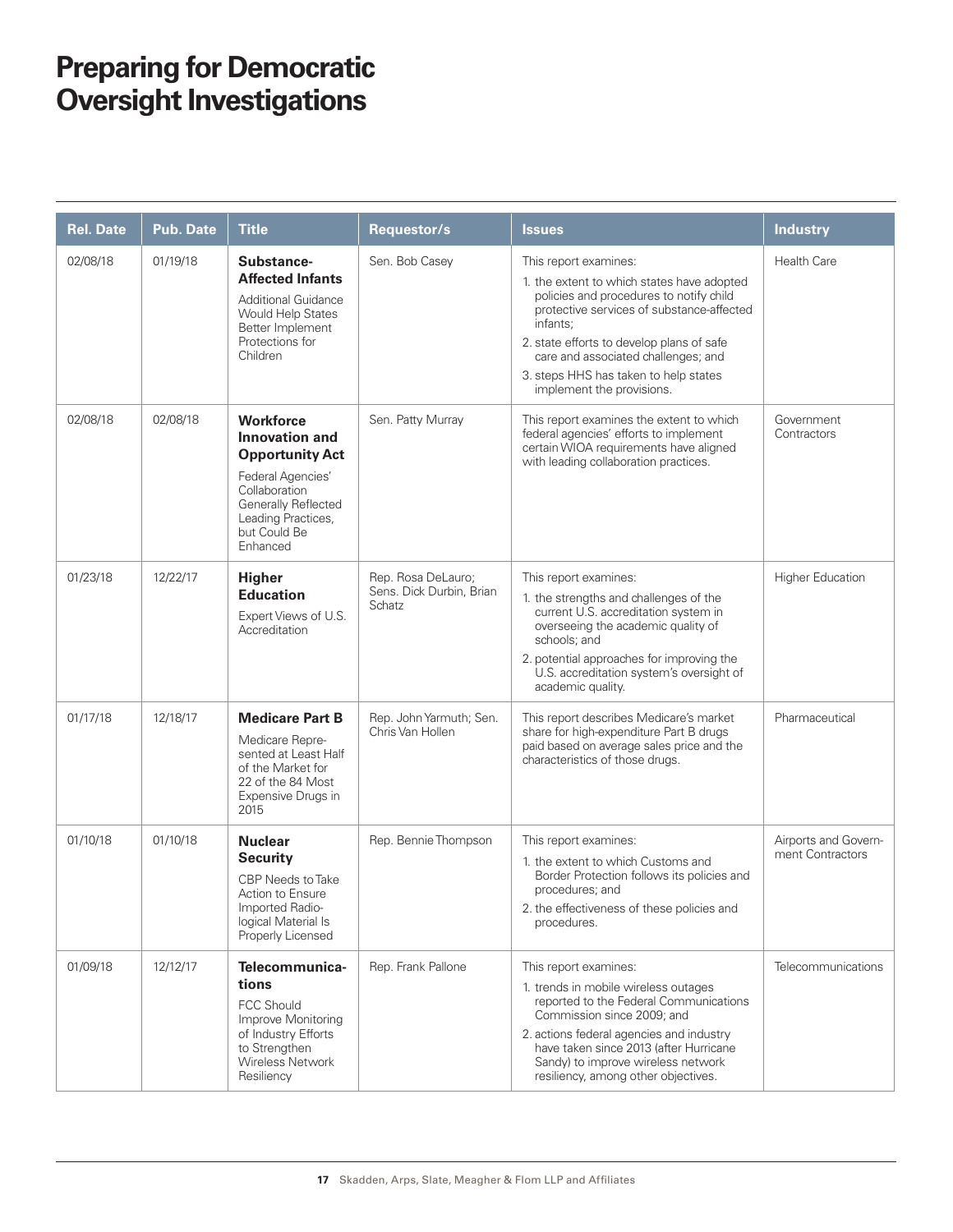| <b>Rel. Date</b> | <b>Pub. Date</b> | <b>Title</b>                                                                                                                                                                           | Requestor/s                                                                    | <b>Issues</b>                                                                                                                                                                                                                                                                                                                                                                             | <b>Industry</b>                                    |
|------------------|------------------|----------------------------------------------------------------------------------------------------------------------------------------------------------------------------------------|--------------------------------------------------------------------------------|-------------------------------------------------------------------------------------------------------------------------------------------------------------------------------------------------------------------------------------------------------------------------------------------------------------------------------------------------------------------------------------------|----------------------------------------------------|
| 12/22/17         | 11/22/17         | <b>Natural Gas</b><br><b>Storage</b><br>Department of<br>Transportation Could<br><b>Take Additional</b><br>Steps to Improve<br>Safety Enforcement<br>Planning                          | Reps. Eddie Bernice<br>Johnson, Suzanne<br>Bonamici, Don Beyer,<br>Marc Veasey | This report examines:<br>1. Pipeline and Hazardous Materials Safety<br>Administration's (PHMSA) efforts to<br>implement the requirement to issue<br>minimum safety standards for natural<br>gas storage sites; and<br>2. the extent to which PHMSA has planned<br>strategically to enforce its safety stan-<br>dards for these sites.                                                     | Natural Gas                                        |
| 12/21/17         | 12/21/17         | <b>Internet Firearm</b><br><b>Sales</b><br>ATF Enforce-<br>ment Efforts and<br>Outcomes of GAO<br>Covert Testing                                                                       | Rep. Elijah Cummings;<br>Sens. Brian Schatz,<br>Elizabeth Warren               | This report describes:<br>1. techniques the Bureau of Alcohol,<br>Tobacco, Firearms and Explosives uses<br>to investigate and enforce generally<br>applicable firearm laws in instances<br>where the firearm or firearm-component<br>transaction is facilitated by the internet;<br>and<br>2. results of GAO's undercover attempts<br>to buy firearms on the dark web and<br>surface web. | Firearms                                           |
| 12/21/17         | 12/21/17         | <b>Transportation</b><br><b>Security</b><br><b>Administration</b><br>After Oversight<br>Lapses, Compli-<br>ance With Policy<br>Governing Special<br>Authority Has Been<br>Strengthened | Sen, Claire McCaskill                                                          | This report addresses:<br>3. the extent and purposes of the Transpor-<br>tation Security Administration's (TSA) use<br>of other transaction agreements (OTAs);<br>and<br>4. how TSA ensures prices are reasonable<br>and how it oversees OTAs.                                                                                                                                            | Government<br>Contractors                          |
| 12/19/17         | 11/17/17         | <b>Drug Industry</b><br>Profits, Research<br>and Development<br>Spending, and<br>Merger and Acquisi-<br>tion Deals                                                                     | Rep. Elijah Cummings;<br>Sen. Bernie Sanders                                   | This report describes:<br>1. how the financial performance and<br>structure of the industry have changed<br>over time;<br>2. how reported R&D spending and new<br>drug approvals have changed; and<br>3. what is known about the potential<br>effects of consolidation on drug prices<br>and new drug development.                                                                        | Pharmaceutical                                     |
| 12/18/17         | 11/16/17         | <b>Sales Taxes</b><br>States Could Gain<br>Revenue From<br>Expanded Authority,<br>but Businesses Are<br>Likely to Experience<br>Compliance Costs                                       | Sens. Ron Wyden,<br>Jeanne Shaheen                                             | This report:<br>1. estimates revenue states and localities<br>could gain by being able to require<br>businesses to collect taxes on all remote<br>sales; and<br>2. describes what is known about the<br>related compliance costs and challenges<br>to businesses, and administrative costs<br>and challenges to states.                                                                   | <b>Businesses That</b><br><b>Collect Sales Tax</b> |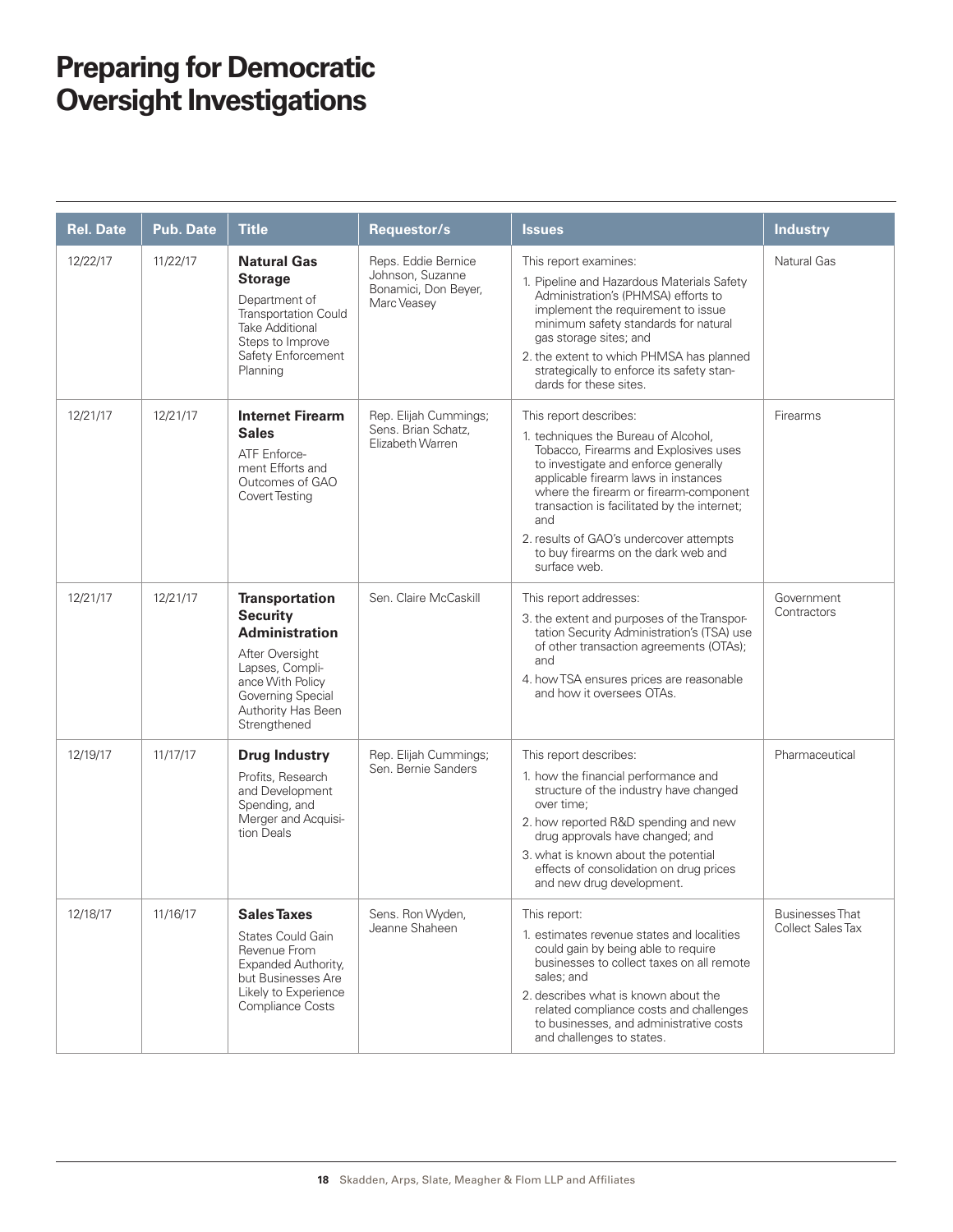| <b>Rel. Date</b> | <b>Pub. Date</b> | <b>Title</b>                                                                                                                                                                | Requestor/s                                                                                       | <b>Issues</b>                                                                                                                                                                                                                                                                                                                                                                                                                                                           | <b>Industry</b>  |
|------------------|------------------|-----------------------------------------------------------------------------------------------------------------------------------------------------------------------------|---------------------------------------------------------------------------------------------------|-------------------------------------------------------------------------------------------------------------------------------------------------------------------------------------------------------------------------------------------------------------------------------------------------------------------------------------------------------------------------------------------------------------------------------------------------------------------------|------------------|
| 12/13/17         | 11/13/17         | <b>Climate Change</b><br><b>Adaptation</b><br>DOD Needs to<br>Better Incorporate<br>Adaptation Into<br>Planning and Collab-<br>oration at Overseas<br>Installations         | Sens. Jack Reed, Bernie<br>Sanders, Ben Cardin,<br>Tim Kaine, Dick Durbin,<br><b>Brian Schatz</b> | This report examines the extent to which<br>the Department of Defense:<br>1. identified operational and budgetary risks<br>posed by weather effects associated<br>with climate change on overseas<br>infrastructure;<br>2. collected data to effectively manage risks<br>to infrastructure;<br>3. integrated climate change adaptation into<br>planning and design efforts; and<br>4. collaborated with host nations on adapt-<br>ing infrastructure and sharing costs. | Defense          |
| 12/08/17         | 11/08/17         | <b>Financial</b><br><b>Services</b><br><b>Industry</b><br>Trends in Manage-<br>ment Representa-<br>tion of Minorities<br>and Women and<br>Diversity Practices,<br>2007-2015 | Sen. Sherrod Brown;<br>Reps. Maxine Waters,<br>Al Green                                           | This report examines:<br>1. trends in management-level diversity in<br>the financial services industry from 2007<br>through 2015;<br>2. trends in diversity among potential talent<br>pools; and<br>3. challenges financial services firms<br>identified in trying to increase workforce<br>diversity and practices firms used to<br>address them.                                                                                                                      | Financial        |
| 12/07/17         | 11/09/17         | Workplace<br>Safety and<br><b>Health</b><br>Better Outreach,<br>Collaboration and<br>Information Needed<br>to Help Protect<br>Workers at Meat<br>and Poultry Plants         | Sens. Patty Murray, Bob<br>Casey; Rep. Bobby Scott                                                | This report:<br>1. describes the efforts the DOL's Occupa-<br>tional Safety and Health Administration<br>(OSHA) has made to help ensure worker<br>safety and assesses any challenges to<br>these efforts:<br>2. examines how OSHA and the USDA's<br>Food Safety and Inspection Service<br>(FSIS) have collaborated to ensure<br>worker safety; and<br>3. assesses factors that may affect OSHA<br>and FSIS efforts to protect workers from<br>chemical hazards.         | Meat and Poultry |
| 12/06/17         | 11/06/17         | <b>Large Bank</b><br><b>Supervision</b><br>Improved Imple-<br>mentation of<br>Federal Reserve<br>Policies Could Help<br>Mitigate Threats to<br>Independence                 | Reps. Maxine Waters,<br>Al Green                                                                  | This report discusses the Federal Reserve's<br>policies for:<br>1. managing risks of regulatory capture in<br>the Large Institution Supervision Coor-<br>dinating Committee (LISCC) program<br>using an enterprise risk management<br>approach;<br>2. mitigating threats to supervisory inde-<br>pendence for the LISCC program; and<br>3. mitigating conflicts of interest for LISCC<br>supervisory personnel.                                                         | Banking          |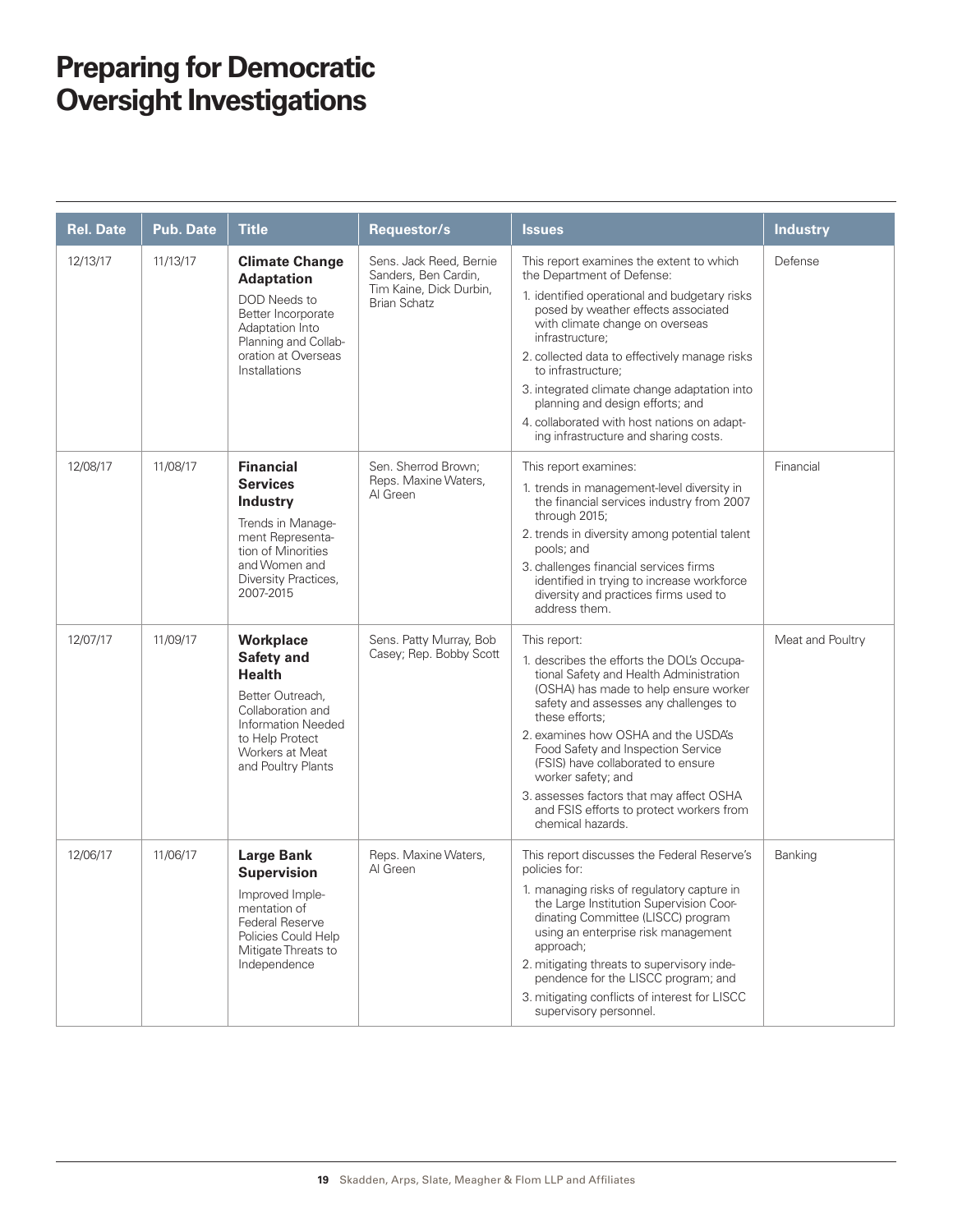| <b>Rel. Date</b> | <b>Pub. Date</b> | <b>Title</b>                                                                                                                                                                               | Requestor/s                                      | <b>Issues</b>                                                                                                                                                                                                                                                                                                                                                                                                                                                                                          | <b>Industry</b> |
|------------------|------------------|--------------------------------------------------------------------------------------------------------------------------------------------------------------------------------------------|--------------------------------------------------|--------------------------------------------------------------------------------------------------------------------------------------------------------------------------------------------------------------------------------------------------------------------------------------------------------------------------------------------------------------------------------------------------------------------------------------------------------------------------------------------------------|-----------------|
| 11/30/17         | 11/16/17         | <b>Diversity in</b><br><b>The Technology</b><br><b>Sector</b><br><b>Federal Agencies</b><br>Could Improve<br>Oversight of Equal<br><b>Employment Oppor-</b><br>tunity Requirements         | Rep. Bobby Scott                                 | This report examines:<br>1. trends in the gender, racial and ethnic<br>composition of the technology sector<br>workforce; and<br>2. the Equal Employment Opportunity<br>Commission's and the DOL's Office of<br>Federal Contract Compliance Programs<br>oversight of technology companies'<br>compliance with equal employment and<br>affirmative action requirements.                                                                                                                                 | Tech            |
| 11/30/17         | 11/16/17         | <b>Private School</b><br><b>Choice</b><br><b>Federal Actions</b><br>Needed to Ensure<br>Parents Are Notified<br>About Changes in<br><b>Rights for Students</b><br><b>With Disabilities</b> | Reps. Marcia Fudge,<br>Gwen Moore, Mark<br>Pocan | This report examines:<br>1. academic, administrative and financial<br>accountability mechanisms in private<br>choice programs;<br>2. information available to the public and<br>families on private choice programs and<br>participating schools; and<br>3. how parents of students with disabil-<br>ities are informed about changes in<br>rights when enrolling in private choice<br>programs.                                                                                                       | Education       |
| 11/21/17         | 11/21/17         | <b>Agricultural</b><br><b>Promotion</b><br><b>Programs</b><br><b>USDA Could</b><br><b>Build on Existing</b><br>Efforts to Further<br>Strengthen Its<br>Oversight                           | Rep. Nancy Pelosi                                | This report examines:<br>1. the extent to which the USDA's Agricul-<br>tural Marketing Service has addressed<br>previously identified weaknesses in its<br>oversight; and<br>2. how the effectiveness of the programs<br>has been evaluated and what the results<br>have indicated.                                                                                                                                                                                                                    | Agriculture     |
| 11/20/17         | 10/19/17         | <b>Contingent</b><br><b>Workforce</b><br>Size, Character-<br>istics, Compen-<br>sation and Work<br>Experiences of<br>Adjunct and Other<br>Non-Tenure-Track<br>Faculty                      | Reps. Bobby Scott,<br>Suzanne Bonamici           | This report examines:<br>1. what is known about the makeup and<br>utilization of the postsecondary instruc-<br>tional workforce;<br>2. the roles different types of faculty fill<br>at selected institutions and the factors<br>administrators consider when determin-<br>ing faculty makeup;<br>3. what is known about how economic<br>circumstances compare across different<br>faculty types; and<br>4. what contingent faculty members report<br>as advantages and disadvantages of their<br>work. | Education       |
| 11/15/17         | 11/15/17         | <b>Commercial</b><br><b>Aviation</b><br>Pilots' and Flight<br>Attendants'<br>Exposure to Noise<br><b>Aboard Aircraft</b>                                                                   | Rep. Peter DeFazio                               | This report examines:<br>1. what is known about aircraft cabin and<br>cockpit noise levels compared with occu-<br>pational noise exposure standards; and<br>2. selected airlines' policies on hearing<br>protection for crewmembers.                                                                                                                                                                                                                                                                   | Airline         |